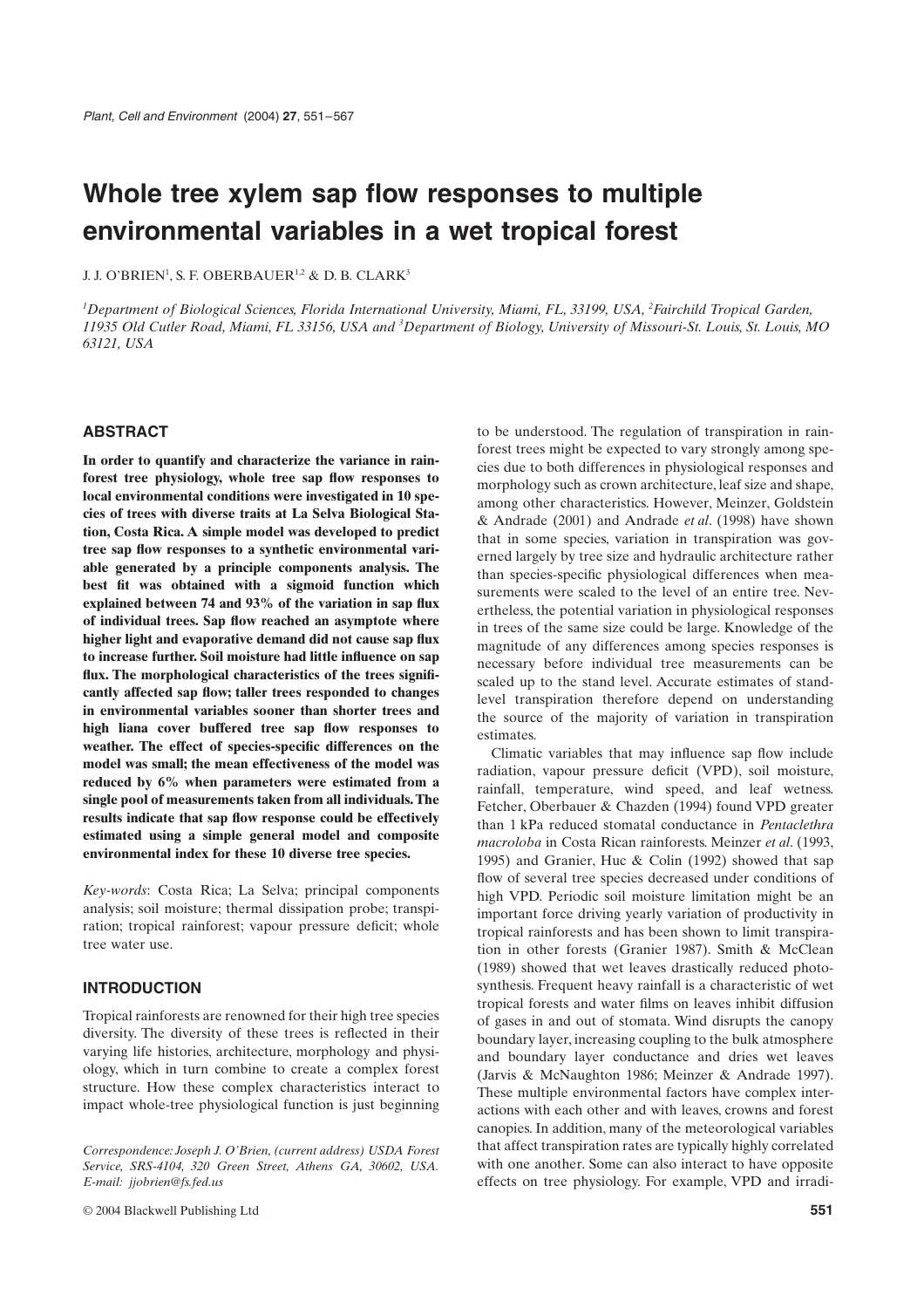ance often co-vary but have opposite effects on stomatal aperture. Many physical principles and mechanisms driving transpiration at the leaf and crown level are well understood, especially those focusing on the influences of VPD, and irradiance, and more recently hydraulic architecture (Williams *et al*. 2001). The interaction among these factors with other variables such as leaf wetness, soil moisture and soil temperature and a complicated crown environment are less well understood and are less easy to model physically. Because the integrated impact of multiple variables is what actually drives sap flux responses at the whole tree level, exploiting the underlying structure of co-varying weather data to predict whole tree sap flux responses could be an effective approach especially for comparing species-specific responses. Principal Components Analysis (PCA), is often used to detect and interpret underlying structure in multiple co-varying variables. Furthermore, PCA reduces the dimensionality of a dataset; a correlated set of data are condensed into a few composite variables that retain most of the information found in the original variables. These factors are independent, eliminating covariance among the environmental variables. Just as whole-tree sap flow measurements integrate the many internal factors regulating a tree's transpiration rate, the PCA-derived factors are a synthetic representation of the external environmental variables driving transpiration.

Our goals in this study were to develop and test a simple model to predict whole tree water use using a synthetic environmental variable, to contrast the sap flow responses to environmental variables of several tropical tree species, and to explore how different morphological and ecological traits might affect whole-tree water use. We examined the variance in the model coefficients to estimate the magnitude of species-specific sap flow responses and tested the efficacy of a single general model versus several speciesspecific models.

## **METHODS**

#### **Study site and species**

We conducted the study at the La Selva Biological Station in north-eastern Costa Rica. The site is in an old-growth, low-elevation (approximately 35 m), tropical, wet, evergreen forest. La Selva receives an average of 4414 mm of rain annually, without a marked dry season (Fig. 1). Similarly, monthly temperature variation is minimal.

We focused on 10 species with diverse life histories ranging from pioneers to giant emergent trees. These 10 species are representatives of four functional groups and show a wide range of morphological and life history traits (Clark & Clark 1992). The leaf morphology, wood anatomy and growth rates vary among the species, as do leaf and reproductive phenology and tree longevity (Frankie, Baker & Opler 1974; Clark & Clark 1999). A summary of the range in traits likely to influence whole tree water use are found in Table 1. These 10 species constitute a large proportion of the forest biomass; one of the species, *Pentaclethra mac-*



**Figure 1.** The climate diagram of La Selva after Walter (1985). The diagram highlights the minor annual temperature variation and extremely wet climate of La Selva. Walter (1985) suggested that overlaid plots of rainfall and temperature with *y*-axes where 2 mm of rain equals  $1 \,^{\circ}\text{C}$ , gave an indication of potential plant water status through time at a site. The resulting plot should be shaded according to the following rules: when the rainfall line dips below the temperature line, stippled fill between the rainfall and temperature lines indicates a water deficit (not shown), the vertical bars indicate humid conditions in which moisture stress is limited, and black fill indicates perhumid conditions, where there is a surplus of water. Throughout the year, monthly averages indicate perhumid conditions prevail at La Selva.

*roloba* represents 40% of the timber volume at La Selva (King 1996). With the exception of *P. macroloba*, which they did not include in their study, all of our study trees were a subset of individuals sampled yearly by Clark & Clark (1994). We randomly selected four or more individuals of each species with the criteria that the trees had a well-illuminated crown and a stem diameter above buttresses between 30 and 60 cm Clark & Clark (1999) showed that the fastest growing individuals occur in this size class, with the exception of *Cecropia obtusifolia* (which grows fastest at a slightly smaller diameter). Measuring sap flow in rapidly growing individuals enabled us to better detect tree responses to weather conditions.

#### **Environmental variables**

We measured the following micrometeorological parameters on top of a 30 m antenna mast located in the old-growth forest: solar irradiance (silicon pyranometer;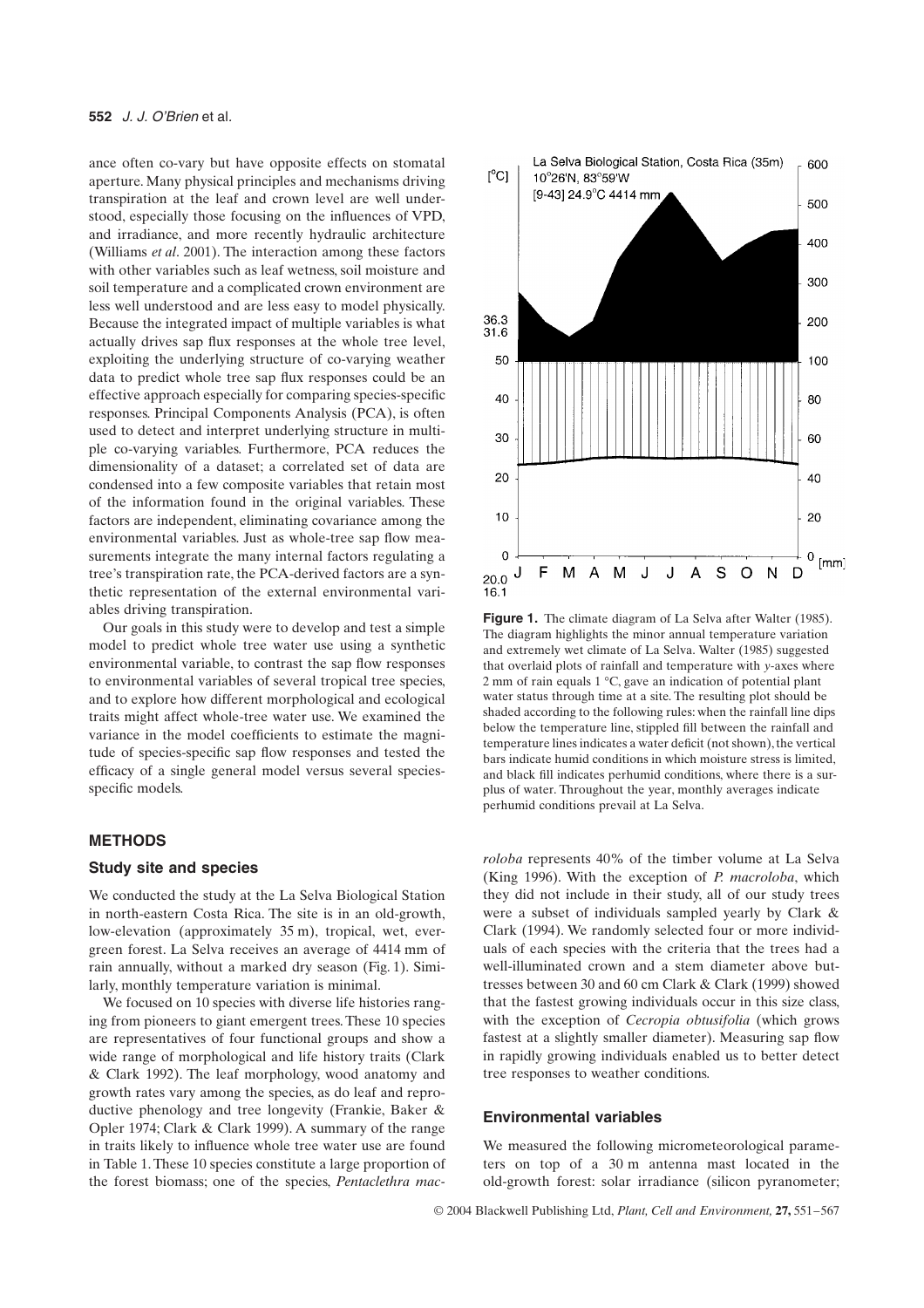| Family        | <b>Species</b>                                | Leaves       | Functional group | Trees sampled | Days measured |
|---------------|-----------------------------------------------|--------------|------------------|---------------|---------------|
| Cecropiaceae  | Cecropia insignis Liebm.                      |              |                  |               | 36            |
|               | Cecropia obtusifolia Bertol.                  |              |                  |               | 42            |
| Euphorbiaceae | Hyeronima alchorneoides Allemão               |              |                  |               | 74            |
| Fabaceae      | Balizia elegans (Ducke) Barneby & J.W. Grimes | $\mathbf{c}$ |                  |               | 68            |
|               | Dipteryx panamensis (Pittier) Record & Mell   |              | в                |               | 58            |
|               | Hymenolobium mesoamericanum H. C. Lima        | c            | В                |               | 95            |
|               | Pentaclethra macroloba (Willd.) Kuntze        |              |                  |               | 136           |
| Lecythidaceae | Lecythis ampla Miers                          |              | A                |               |               |
| Olacaceae     | Minquartia guianensis Aubl.                   |              | A                |               | 78            |
| Simaroubaceae | Simarouba amara Aubl.                         |              |                  |               | 87            |

**Table 1.** The tree taxa and sample size of individuals studied

Letters in the leaves column refer to simple (S) and compound (C), capital letters indicate leaves or leaflets longer than 5 cm, lower case indicates leaves or leaflets <5 cm long. The letters in the functional group column refer to the life history categories of Clark & Clark (1992).

Li-200X, Li-Cor Inc, Lincoln, NB, USA), rainfall (TE 525; Texas Electronics, Dallas, TX, USA), wind speed and direction (RM Young Wind Sentry, Traverse City, MI, USA), leaf wetness (247 wetness sensing grid; Campbell Scientific Inc., Logan UT, USA), air temperature and relative humidity (CS500 probe; Campbell Scientific Inc.). We also measured volumetric soil moisture in the top 30 cm of soil (CS615 probe; Campbell Scientific Inc.) and soil temperature at 15 cm using a type-T thermocouple at the tower base. Atmospheric pressure (CS105 barometric pressure sensor; Campbell Scientific Inc.) was measured at a duplicate weather station on top of a 42-m tower located approximately 1 km away. Missing data from the antenna mast were replaced with readings taken from the 42-m tower. At both stations, a Campbell CR10 datalogger read the sensors every 30 s and stored 30-min averages. We calculated VPD using the 30-min averages of temperature and relative humidity after Campbell & Norman (1998). We synchronized all the datalogger clocks to Central Standard Time.

## **Sap flow measurements**

We measured sap velocity by installing a single thermal dissipation probe (TDP) consisting of a pair of 30-mm-long needles into the tree trunks (Granier 1987). We used both commercially manufactured probes (TDP 30; Dynamax Inc., Houston, TX, USA) and self-made probes of similar design. Because the trees we used were part of a long-term demographic study, we installed only one probe to minimize tree injury. We inserted the probe needles into two holes 5 cm apart, drilled into the trunk 1.5–3 m above the ground and any buttresses. We insulated the probes with a 15-cm-diameter polystyrene hemisphere and sealed the probes and the hemisphere to the tree trunk with plastic modelling clay and duct tape. Although the clay around the probes might have caused some error due to heat conductance, the heavy rainfall at the site necessitated sealing the probes to minimize potentially large errors caused by water flowing down the stems and over the probes. An aluminized sheet of plastic bubble-wrap covered the probe and the tree trunk to a point 1.5 m below the probe. The plastic sheet reduced probe error introduced by sunlight heating the trunk (Gutierrez *et al*. 1994). A 36 amp-hour 6 V deep cycle battery coupled to a DC voltage regulator (AVRD regulator; Dynamax Inc.) set at the manufacturer recommended 3 V, provided 0.2 W of power to heat the sensor and caused a maximum temperature difference of approximately 5–8 ∞C between the heated and unheated needles. The probes were left in place for 2–8 week from 1998 to 2000 and rotated among study trees. Dataloggers (Campbell 21X, CR10, and CR10X) measured the sensors every 30 s and stored 30-min averages of the probe temperature difference. We calculated sap flow using the function reported by Granier *et al*. (1992) and recommended by the probe manufacturer. This function integrates sap flow over the probe length and calculates sap flux density  $(J<sub>s</sub>)$  as kg H<sub>2</sub>O dm<sup>-2</sup> h<sup>-1</sup>.

TDP estimates of xylem sap velocity can show a large degree of variation depending on probe placement (Jiménez *et al*. 2000) and error can be introduced from probe insertion into non-conducting xylem (Clearwater *et al*. 1999). These errors would be superimposed on real differences in the magnitude of  $J_s$  among the species. Because of the potential magnitude of these errors was unknown, we chose to focus on analyzing a standardized sap flux density (*SSF*) and focusing on the behaviour of the  $J<sub>s</sub>$  as measured by a single TDP. We standardized the  $J<sub>s</sub>$  data for each tree by subtracting the mean for the entire measurement period from each 30-min observation and then dividing the result by the standard deviation (a *z* score). This procedure resulted in all  $J_s$  measurements having a mean of 0 and a standard deviation of 1. In cases where negative values might preclude an analysis such as the function requiring the calculation of a natural logarithm, a positive integer was added to all observations, raising the mean to that integer value and reported the value as *SSF* + *X*, where *X* represents the value of the integer.

## **Sap flow models**

In order to construct the PCA-based model we followed this general procedure: First, we extracted PCA factor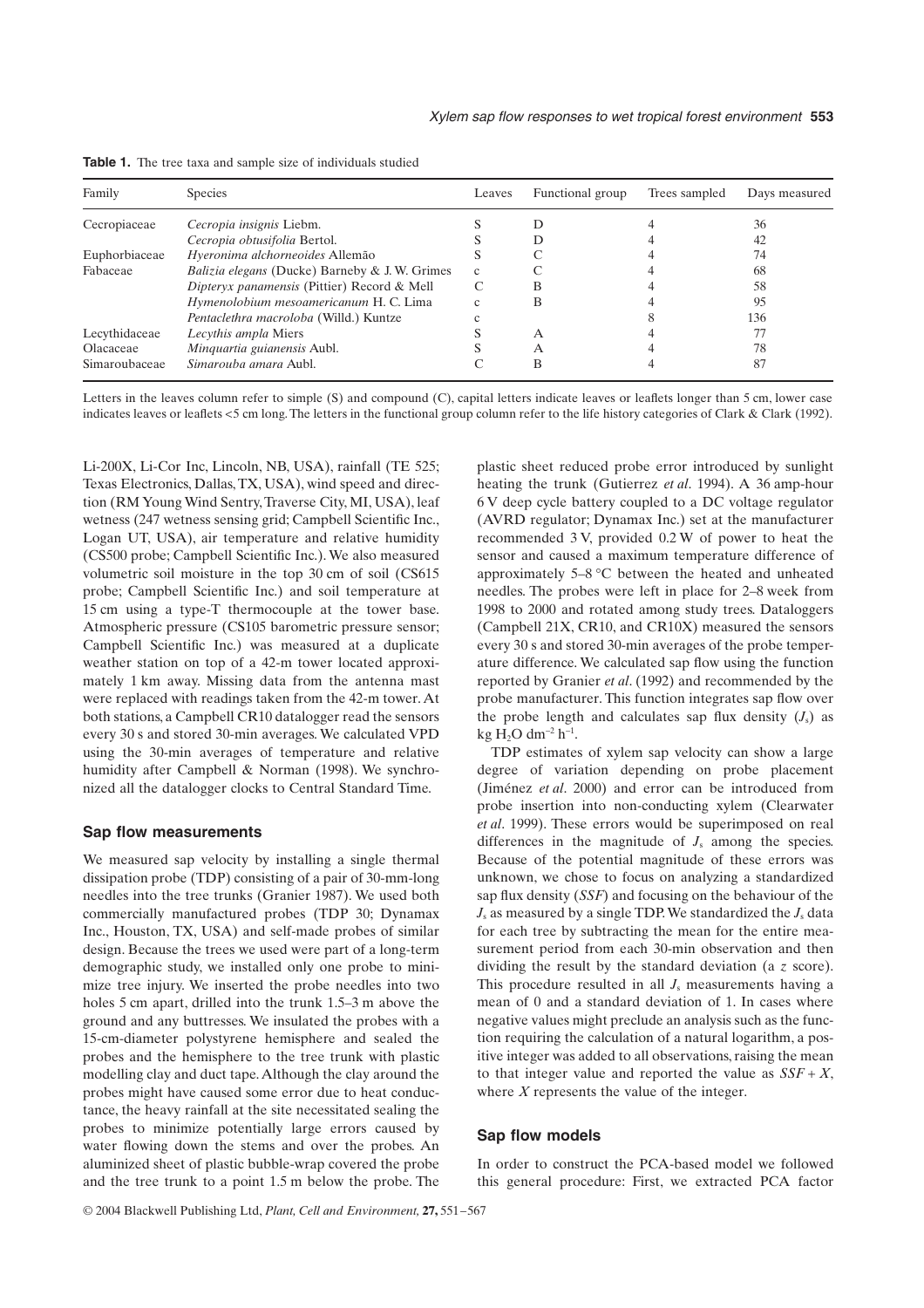scores from all the environmental data, reducing the number of variables to model from nine to three. Second, we generated and saved factor scores from the PCA analysis and matched these data to simultaneous sap flux observations. Finally, we applied a four-parameter sigmoid function with a linear correction to predict sap flux based on the factor scores.

We used the PCA module in Statistica (1999 Edition; StatSoft Inc., Tulsa, OK, USA), to analyse the 30-min micrometeorological data we collected between February 1998 and August 2000 and described above. We applied a varimax rotation to the PCA axes and saved the factor scores. Rotating the axes maximizes the differences in loadings among axes and makes interpretation of the underlying structure easier. The factor scores are the sum of the product of the standardized environmental variables and their respective rotated axis factor loadings. Each 30-min observation of the environmental data had an associated factor score and could be matched to sap flux observations taken at the same time. We chose to use a four-parameter sigmoid function to model the sap flux data (described in detail below). Empirically, we saw that plots of sap flux versus the factor scores showed an obvious S-shaped pattern. We chose a four-parameter function for theoretical reasons since each parameter represented an important physiological response. These were the function extrema, at which environmental factors had little effect on sap flux, the conditions where there was a linear change of sap flux in response to climatic drivers, and the influence of rainfall on leaves as a physical barrier to water vapour movement out of stomata. Furthermore, we could use the extrema of the second derivative of the function, where sap flux was initiated and where environmental drivers began to lose effect as points to compare among species.

## **Sap flux lags and hysteresis**

Because lags between transpiration from the crown and sap flow at the base of tree could complicate modelling of sap flux in relation to canopy microclimate, we examined plots of hysteresis between sap flux and important environmental variables to confirm the presence of lags. We also tested for differences between the timing of maximum sap flow and the environmental variables. Although lags may have been present, we assumed that any lags would be similar among species because the study trees were of similar size and height (Goldstein *et al*. 1998). We also analysed integrated  $J_s$  over a 24-h period to compare the impact of lags in modelling the  $J<sub>s</sub>$  response to environmental variables.

# **Transpiration estimates**

To estimate whole-tree transpiration from TDP measurements, estimates of the active sapwood area are required. Sapwood area is usually determined using a stem core sample extracted at the point of TDP insertion. In order to minimize tree damage, we chose not to determine sapwood depth directly. For two species, *Minquartia guianensis* and *Simarouba amara*, we calculated tree transpiration using sapwood area estimates from published diameter–sapwood relationships (Ryan *et al*. 1994). For these species we also estimated crown conductance  $(g_c)$  after Meinzer & Andrade (1997). As we did not measure leaf temperature, we assumed leaf and air temperature were equivalent in our calculations of vapour pressure difference between leaf and air.

## **Statistical analyses**

We suspected that differences among species responses might be partly explained by tree canopy idiosyncrasies, therefore we analysed the model coefficients with a multivariate analysis of covariance (MANCOVA) with SPSS (Release 10.0.5; SPSS Inc., Chicago, IL, USA), using liana cover, a crown area index and crown height above neighbouring tree canopies as covariates. We measured liana cover by visually assessing the proportion of the crown occupied by lianas in six classes (0, 0–5, 5–25, 25–50, 50–75 and >75%). We estimated crown area by measuring distance from the edge of the canopy to the trunk in four cardinal directions and then calculated the crown area as if it were an ellipse. We assigned each tree a canopy height index based on a *z* score calculated from fast laser imagingmobile airborne platform (FLI-MAP) data collected in September 1997 (US National Aeronautics and Space Administration, unpublished results). The FLI-MAP canopy heights were extrapolated from a digital terrain model generated by laser vegetation imaging sensor (LVIS) data also collected in 1997 (Weishampel *et al*. 2000; Drake *et al*. 2002). Each pixel in the FLI-MAP model represents the elevation of a  $0.3 \text{ m}^2$  area. To create the height index, we estimated the crown elevation for each individual tree by averaging the pixel values found in a 5-m-radius circle centred on its bole, which would encompass the majority of the crown area. We then calculated the average and standard deviation of pixel values in a 75-m-radius circle centred on the tree bole. The canopy height index, calculated as a *z* score, indicated whether the tree was embedded in or emergent from the surrounding canopy and therefore estimated potential canopy coupling with the atmosphere. Tall trees had high index values, and trees embedded in the forest canopy had low index values. Two trees were not covered by the FLI-MAP survey; therefore we substituted the species means for these missing values.

## **RESULTS**

## **Species characteristics**

Mean values of the species bole diameter, crown area, crown height index, and liana cover differed significantly among species, although with large overlaps (Table 2, Fig. 2). For bole diameter, two groups of two species differed from each other: *C. obtusifolia* and *Hyeronima alchorneoides* were significantly smaller than *Dipteryx panamensis* and *Lecythis ampla* individuals, although neither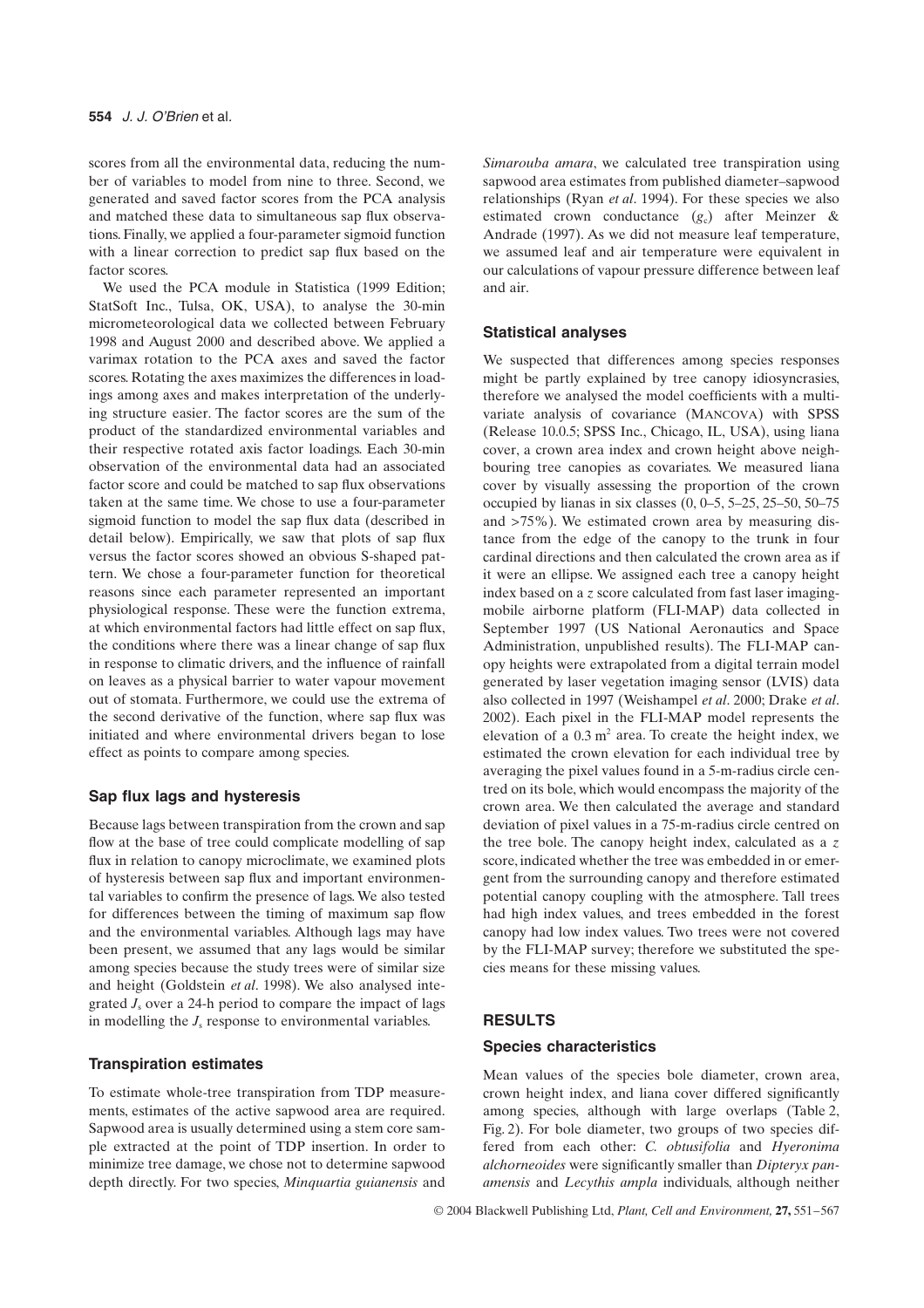**Table 2.** ANOVA results of comparison of species mean bole and crown characteristics

| Dependent variable | Type III sum<br>of squares | Mean<br>square | F    | $P$ -value |
|--------------------|----------------------------|----------------|------|------------|
| Crown projection   | 90670.66                   | 10074.52       | 3.23 | 0.01       |
| Crown height index | 13.16                      | 1.46           | 3.86 | 0.00       |
| % Liana cover      | 16298.35                   | 1810.93        | 4.15 | 0.00       |
| Bole diameter      | 1680.28                    | 186.70         | 2.45 | 0.03       |

species within the group differed from each other or any of the other species. *Cecropia obtusifolia* had a significantly smaller crown than either *D. panamensis* or *L. ampla* individuals, although there were no differences among all other combinations of species. The crown height index differed among four species: *Cecropia insignis* and *H. alchorneoides* crowns were lower in the canopy than *D. panamensis* trees, and *C. insignis* crowns were lower than *S. amara* crowns. Liana cover did not differ among nine of the 10 species; only *M. guianensis* had significantly more liana cover than five other species.

#### **Environmental variables**

Nearly all the weather variables were correlated to some degree (Table 3, Fig. 3). Soil temperature and soil moisture were only moderately correlated with air temperature and soil temperature. Rainfall was not correlated with any variable at the 30-min time scale. The factor loadings in the PCA mirrored these patterns of correlation. The first three PCA axes explained 77% of the variance in the complete data set (Table 4). The first axis explained 48% of the variance in the data and was positively correlated with irradiance, VPD, air temperature and wind speed and negatively correlated to relative humidity and leaf wetness. High values of axis 1 scores occurred on sunny, dry, warm, windy days, creating conditions of high evaporative demand, so we referred to this factor as the evaporative demand index (EDI, Table 5). The second axis explained an additional 18% of variance and was positively correlated with the soil moisture and soil temperature, so we referred to it as the soil index. The third axis explained a further 12% of the variance and was correlated only to rainfall, so we called it the rain index.

**Figure 2.** Plots of mean bole diameter above buttress (a), crown projection (b), crown height index (c), and liana cover (d) for all 10 species. Crown projection was calculated by assuming an elliptical crown and measuring the major and minor axes. The crown height index represented the position of the tree crown relative to crown heights of neighbouring trees calculated from remotely sensed data. Positive values indicated emergent trees, values close to 0 or negative indicated crowns at or below mean canopy level. Liana cover was estimated as a percentage of the total crown occupied by liana leaves. The whiskers represent 1 standard error of the mean. A solid line below the species abbreviations indicates the means did not differ (Tukey's HSD, *P* > 0.05).



© 2004 Blackwell Publishing Ltd, *Plant, Cell and Environment,* **27,** 551–567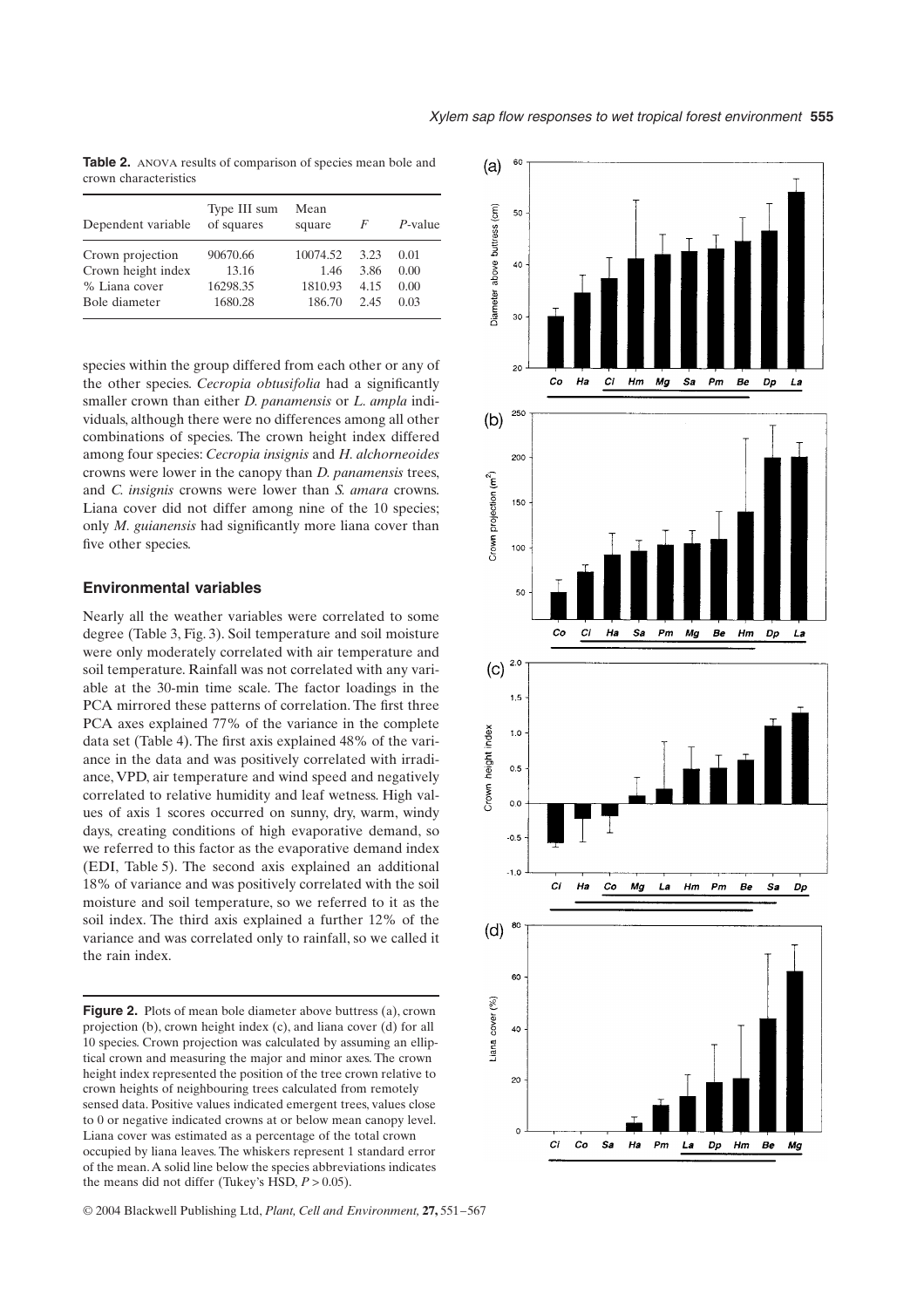| $N = 40,500$     | Irradiance    | Air<br>Temp. | Relative<br>humidity | <b>VPD</b>                 | Leaf<br>wetness | Wind<br>speed | Rain                       | Soil<br>moisture           |
|------------------|---------------|--------------|----------------------|----------------------------|-----------------|---------------|----------------------------|----------------------------|
| Soil temperature | $\mathcal{X}$ | 0.51         | $\boldsymbol{x}$     | $\boldsymbol{\mathcal{X}}$ | $\mathcal{X}$   | $\mathcal{X}$ | $\boldsymbol{\mathcal{X}}$ | $-0.42$                    |
| Irradiance       |               | 0.73         | $-0.76$              | 0.76                       | $-0.37$         | 0.63          | $\boldsymbol{x}$           | $\mathcal{X}$              |
| Air temperature  |               |              | $-0.85$              | 0.87                       | $-0.48$         | 0.56          | $\boldsymbol{x}$           | $-0.24$                    |
| RH               |               |              |                      | $-0.99$                    | 0.53            | $-0.65$       | $\boldsymbol{x}$           | $\mathcal{X}$              |
| <b>VPD</b>       |               |              |                      |                            | $-0.52$         | 0.64          | $\boldsymbol{x}$           | $-0.20$                    |
| Leaf wetness     |               |              |                      |                            |                 | $-0.34$       | $\boldsymbol{x}$           | $-0.29$                    |
| Wind speed       |               |              |                      |                            |                 |               | $\mathcal{X}$              | x                          |
| Wind direction   |               |              |                      |                            |                 |               | $\boldsymbol{x}$           | $\boldsymbol{\mathcal{X}}$ |
| Rain             |               |              |                      |                            |                 |               |                            | $\boldsymbol{\mathcal{X}}$ |

**Table 3.** Correlations among the 30-min averages of weather variables measured during the study period are shown below. Coefficients less than 0.2 are marked with an *x*

## **Sap flux density**

The estimates of  $J<sub>s</sub>$  varied considerably among individuals within species. Maximum sap flux ranged from 2.43 to 6.86 kg  $H_2O$  dm<sup>-2</sup> h<sup>-1</sup> (Table 6). In all species, the highest sap flow occurred around noon, although timing of peak flow varied depending on weather conditions such as rainfall. The pattern of variation in sap flow closely matched the pattern of variation in the EDI, but there was little congruence among the patterns of sap flow and the soil and rain factors.

## **Sap flux lags and hysteresis**

The time of maximum  $J_s$  was either coincident or occurred after maximum irradiance (Table 7). Maximum *J*<sup>s</sup> occurred



**Figure 3.** Mean 30-min weather observations for air temperature, leaf wetness, VPD and irradiance over the study period (1997–2000). The high degree of correlation is evident among irradiance  $(\bigcirc)$ , air temperature  $(\blacksquare)$ , and VPD  $(\spadesuit)$ . Leaf wetness  $(\square)$  was inversely correlated with each of the previously mentioned variables. Leaves are wetted by heavy dewfall, which occurred nearly nightly, and began drying approximately 2 h following sunrise. The vertical dotted line represents noon.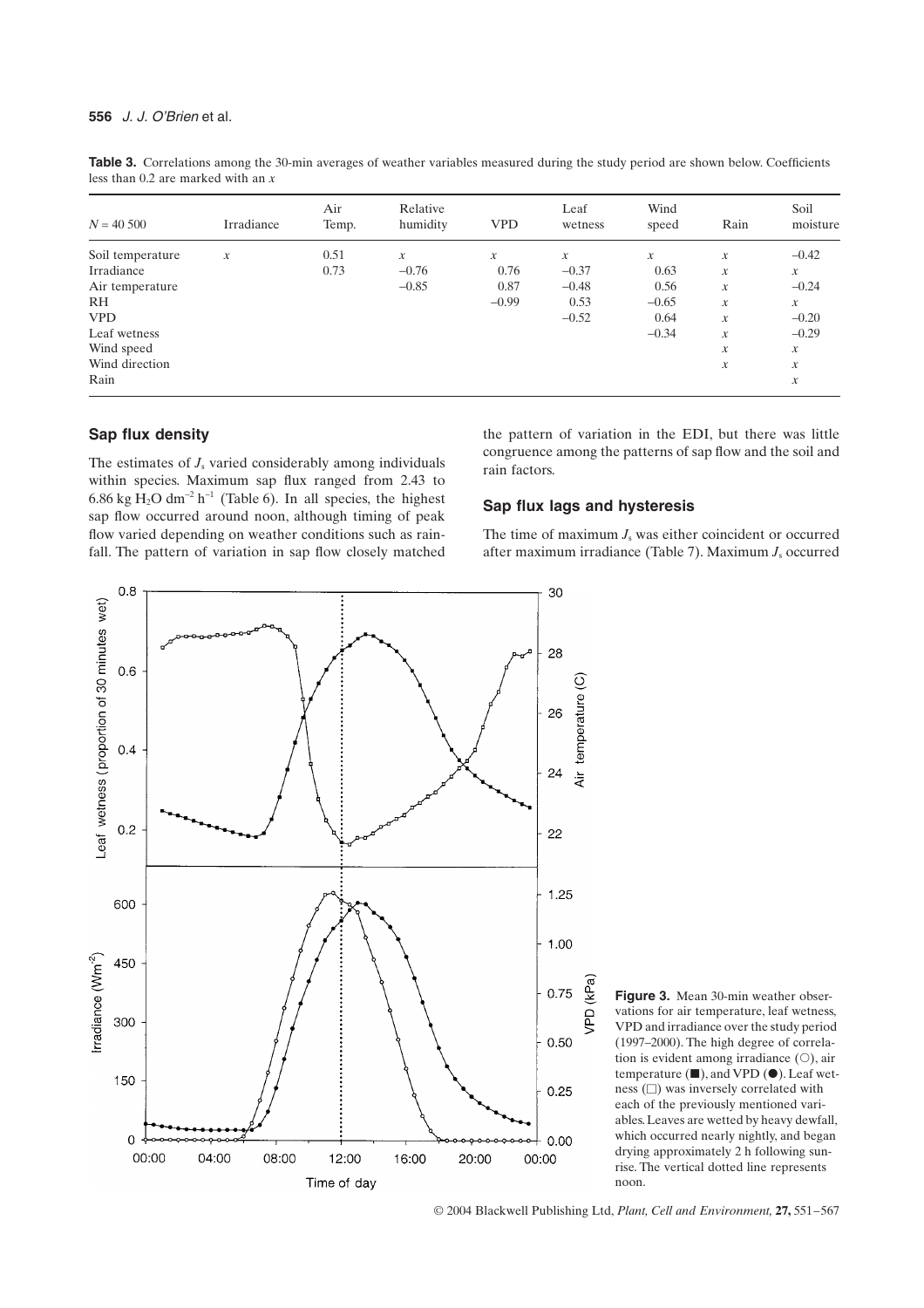| <b>Table 4.</b> Eigenvalues and the variance explained by the first three |  |
|---------------------------------------------------------------------------|--|
| axes of the PCA on the weather data                                       |  |

| Axis<br>number | Eigenvalue | % Total<br>variance<br>explained | Cumulative<br>eigenvalue | Cumulative<br>% variance<br>explained |
|----------------|------------|----------------------------------|--------------------------|---------------------------------------|
| 1              | 4.32       | 48                               | 4.32                     | 48                                    |
| $\overline{2}$ | 1.57       | 18                               | 5.9                      | 66                                    |
| 3              | 1.03       | 12                               | 6.93                     | 77                                    |

earlier than maximum VPD in all species. The timing of maximum EDI was either coincident or after maximum *J<sub>s</sub>*. Plots of 30-min mean *J*<sub>s</sub> versus irradiance, VPD, and EDI revealed a counter-clockwise hysteresis for irradiance, but a clockwise hysteresis for VPD and EDI (Fig. 4). These patterns were consistent for all species. Hysteresis was eliminated or significantly reduced in the EDI plots. In order to separate the effects of light and evaporative demand we plotted the normalized  $J_s$  response to VPD in a manner similar to Meinzer *et al*. (1995). Meinzer *et al*. divided VPD values by simultaneous irradiance measure-

**Table 5.** Factor loadings of the environmental variables on the first three PCA axes

| Variable          | Factor 1<br><b>EDI</b> | Factor 2<br>'Soil' | Factor 3<br>'Rain |
|-------------------|------------------------|--------------------|-------------------|
| Soil temperature  | 0.13                   | $-0.81$            | 0.08              |
| Irradiance        | 0.84                   | 0.05               | 0.00              |
| Air temperature   | 0.90                   | $-0.34$            | $-0.02$           |
| Relative humidity | $-0.96$                | 0.05               | 0.09              |
| <b>VPD</b>        | 0.96                   | $-0.09$            | $-0.08$           |
| Leaf wetness      | $-0.62$                | $-0.37$            | 0.14              |
| Wind speed        | 0.72                   | 0.08               | 0.20              |
| Rainfall          | $-0.06$                | 0.02               | 0.98              |
| Soil moisture     | $-0.10$                | 0.83               | 0.12              |

The loadings are analogous to Pearson correlation coefficients. High loadings (greater in magnitude than 0.6 and underlined) were used in the interpretation and naming of the factors, the names in quotes represent our interpretation of the structure.

ments to control for the effect of light on the behaviour of stomata. When plotting 30-min values, all species showed a unimodal response with a positive skew indicating an initial increase in sap flow with higher VPD, followed by a rapid decline (Fig. 5).

#### **Crown conductance**

Crown conductance was higher in *S. amara* than *M. guianensis* (Fig. 6). The pattern of  $g_c$  against VPD was similar to that of the  $J_s$  response, and  $g_c$  increased as a quadratic function of VPD (Fig. 7). The responses differed slightly between the species, mostly due to the differences in the magnitude of  $g_c$ . The response of  $g_c$  to irradiance was best explained by a linear function (Fig. 7). The slopes differed between the species with *S. amara* having a steeper response function than *M. guianensis*. The differences between these two species probably reflect both differences in sapwood area (*S. amara* had about twice the sapwood area, Ryan *et al*. 1994), but also in the crown characteristics. The crowns of *S. amara* trees are much more open and less

**Table 7.** Mean lag (minutes) of environmental values relative to maximum sap flow

| <b>Species</b> | Irradiance | <b>VPD</b> | EDI      |
|----------------|------------|------------|----------|
| Pm             | 73.9*      | $-28.7*$   | 15.5     |
| Sa             | $69.4*$    | $-35.4*$   | 18.7     |
| Be             | 68.7*      | $-23.3*$   | 10       |
| Ci             | 4.95       | $-109.8*$  | $-39.6$  |
| Mg             | $56.5*$    | $-41.3*$   | $-1.8$   |
| La             | 9.3        | $-75.2*$   | $-38.9*$ |
| Ha             | $37.8*$    | $-78.26*$  | $-28*$   |
| Hm             | $29.2*$    | $-77*$     | $-26*$   |
| Dp             | $-21$      | $-122.3*$  | $-79.5*$ |
| Co             | 16.4       | $-105*$    | $-65*$   |

The values were calculated as the number of minutes between when the maximum  $J_s$  occurred minus when the maximum irradiance, VPD, or EDI occurred. Negative values indicate maximum  $J_s$  occurred before the environmental variable. Values with asterisks had mean differences significantly different than 0  $(P < 0.05)$ .

| <b>Species</b>    | $\boldsymbol{n}$<br>(trees) | $\boldsymbol{n}$<br>$(30 - min)$ | Mean | Standard<br>error | Maximum |
|-------------------|-----------------------------|----------------------------------|------|-------------------|---------|
|                   |                             |                                  |      |                   |         |
| B. elegans        | 4                           | 3564                             | 0.84 | 0.61              | 4.22    |
| C. insignis       | 5                           | 1728                             | 0.54 | 0.43              | 5.64    |
| C. obtusifolia    | 4                           | 2016                             | 0.41 | 0.40              | 3.30    |
| D. panamensis     | 4                           | 2784                             | 0.94 | 0.67              | 4.77    |
| H. alchorneoides  | 4                           | 3552                             | 0.62 | 0.47              | 3.46    |
| H. mesoamericanum | 4                           | 4560                             | 0.77 | 0.62              | 5.93    |
| L. ampla          | 4                           | 3696                             | 0.82 | 0.57              | 4.94    |
| M. guianensis     | 4                           | 3744                             | 0.29 | 0.29              | 2.43    |
| P. macroloba      | 8                           | 6528                             | 1.00 | 0.32              | 6.86    |
| S. amara          | 4                           | 4176                             | 0.41 | 0.33              | 4.45    |

| <b>Table 6.</b> $J_s$ averaged over the entire mea-                   |
|-----------------------------------------------------------------------|
| surement period (kg $H_2O$ dm <sup>-2</sup> h <sup>-1</sup> ) for the |
| 10 species                                                            |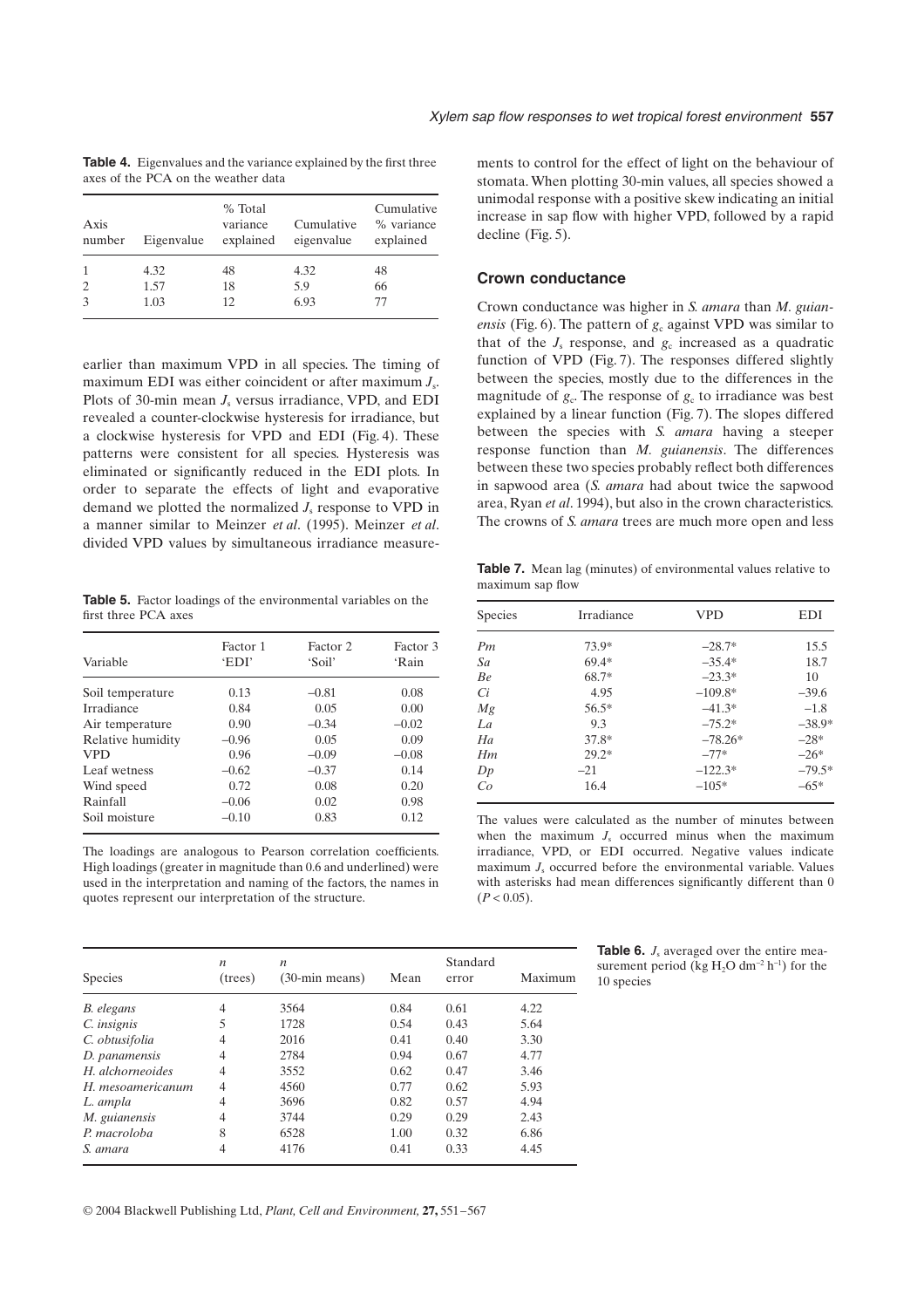

dense than *M. guianensis* crowns. Furthermore, liana cover was much higher in *M. guianensis* and might affect the crown boundary layer characteristics.

#### **Sap flux models**

The four-parameter function explained 74–94% of the variation in *SSF* (Fig. 8). We then examined the residuals of this model, and found a negative linear correlation with the rain index, but no correlation with the soil index. Since the soil index was uncorrelated with the residuals of the non-linear function, we did not include it in any further analyses. We included a rainfall correction coefficient to the sigmoid function and re-estimated the parameters. The final form of the model was:

$$
SSF = y_0 + \frac{a}{1 + e^{-\left(\frac{x - x_0}{b}\right)}} + cz
$$
 (1)

The independent variables were the EDI (*x*) and the rain index scores  $(z)$ . The estimated parameters were the function low value  $(y_0)$ , the function high value  $(a)$ , the inflection point  $(x_0)$ , the slope of the transition  $(b)$ , and the correction coefficient for rainfall (*c*).

This function has two asymptotes, where changes in EDI had little influence on sap flux. Sap flux changed little at night or under dark, still, humid conditions, then increased rapidly in a nearly linear fashion as conditions became warmer, brighter, drier and windier. It approached an upper asymptote when maximum sap fluxes were achieved and higher values of these weather conditions had little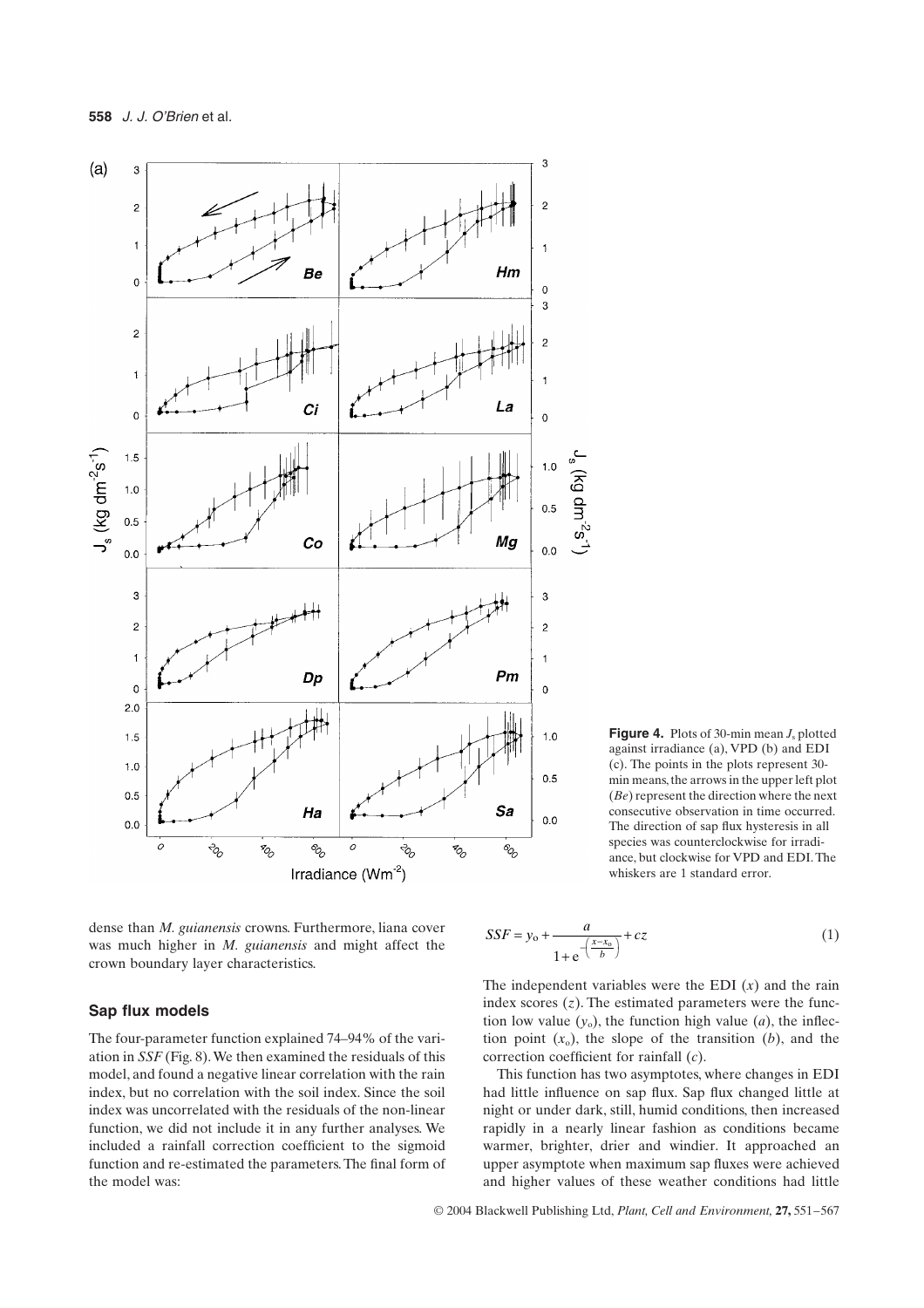

**Figure 4.** *Cont.*

effect (Fig. 9). Rainfall always reduced sap flow. Since the model showed two asymptotes separated by a nearly linear change in sap flux rates, comparing the maximum and minimum of the second derivative provided an independent point to test for differences among species in initiation and termination of sap flux responses to the climatic conditions. These points occurred where the maximum increase and decrease in transpiration rate occurred (Fig. 9). We also included the EDI values at these extreme points in the analysis of the model parameters among species (Table 8).

We tested the model parameters and crown characteristics for violations of the analysis of covariance assumption of homogeneous slopes by examining the interaction between the species and covariates. None of the tests were significant  $(P > 0.5)$ . The MANCOVA showed that liana cover had a significant positive linear relationship with the

© 2004 Blackwell Publishing Ltd, *Plant, Cell and Environment,* **27,** 551–567

model inflection point and the two points where maximum transpiration rate changes occurred (Table 9). Canopy height index exhibited a significant negative relationship with the function maximum values (Table 9). More exposed canopies had lower function maxima, indicating that *SSF* began to increase at lower values of the EDI. Crown area was not significantly correlated to any of the parameters despite the four-fold range in crown area among species.

After adjusting for the effects of liana cover and crown exposure with the MANCOVA, we found significant differences among the species in the means of four of the model parameters (Table 10). In all cases however, the differences were a continuum with no significant outliers (Table 11). Despite the small differences in a few parameters among a few of the species, the responses to the EDI appear similar among all the species (Fig. 10). The *Balizia elegans*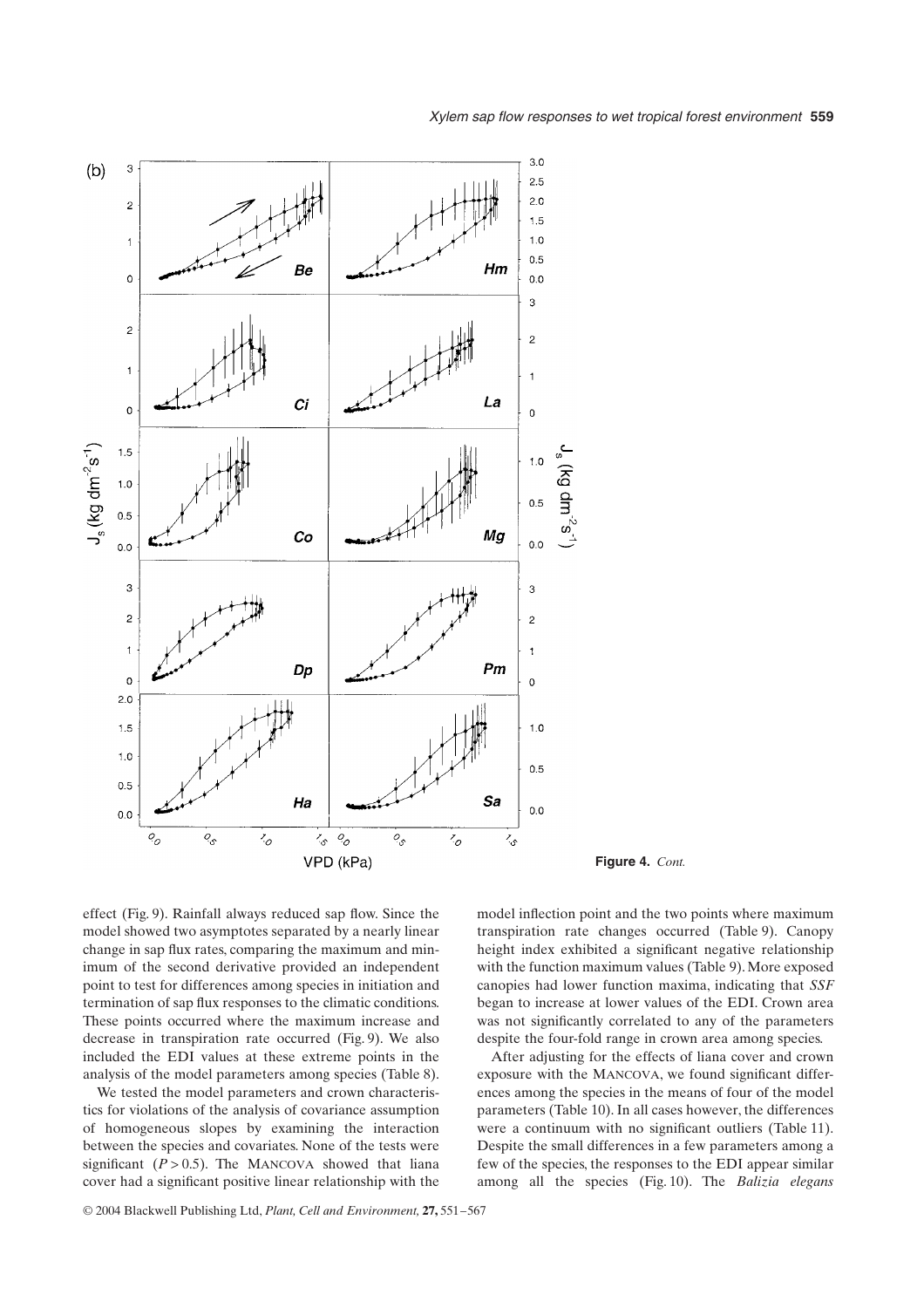

**Figure 4.** *Cont.*

response curve tended to be flatter than the other species although its slope parameter did not differ from that of *Hymenolobium mesoamericanum* and *L. ampla*, which were not statistically different from the rest of the taxa. The upper asymptote in *B. elegans* was higher than *H. alchorneoides*, although the *post hoc* tests showed that the rest of the species overlapped with both. *Dipteryx panamensis* and *S. amara* showed the same pattern for the value of the lower asymptote; *D. panamensis* had a lower value than *S. amara* but neither differed from the rest. *Dipteryx panamensis* also reached the upper asymptote at lower EDI values than *H. mesoamericanum*, *S. amara* and *B. elegans*, but did not differ from the rest.

To estimate the sensitivity of the sap flow model to the species-specific differences described above, we recalculated parameters, pooling tree measurements at different levels and compared the variance explained. First, we estimated model parameters for each individual and then averaged the  $R^2$  by species. We then generated the estimates from a pool of all individuals within a species and finally pooled all individuals from all species. Individual differences accounted for approximately 3% of the model efficiency and species level differences accounted for an additional 3%. Pooling all individuals reduced the average variance explained by approximately 6% (Table 12).

#### **DISCUSSION**

Our results showed that we could effectively model shortterm tree sap flux responses with a sigmoid function using synthetic climatic variables as predictors. Our multivariate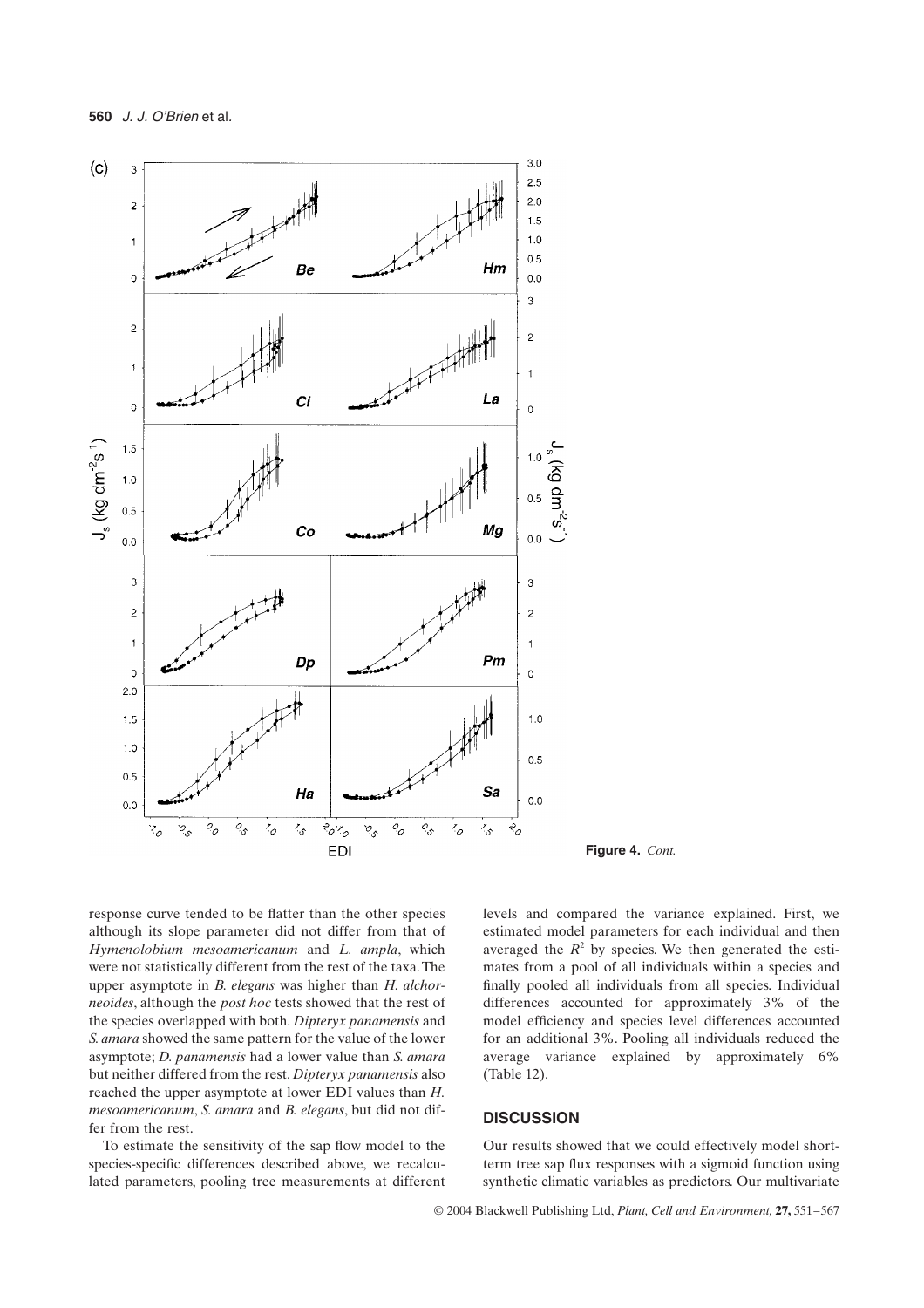

**Figure 5.** Plots of mean daily  $J_s$  against normalized VPD (VPD/irradiance) over the entire study period. The data were plotted after taking the natural logarithm of the normalized VPD values. Each point represents a 30-min mean from a single tree. All species are plotted together.

approach simplified the model and ensured the independence of the explanatory variables. The model performed well, explaining an average of 74 to 93% of the variance in sap flow for the 10 species and explained an average of 89% of the variance across all species. The greatest discrepancies between measured and predicted flux occurred under conditions of low sap flow and at night. Ewers & Oren (2000) found relatively higher TDP error under conditions of low sap flow and low VPD, suggesting that flux measurement error might partly explain the lower model performance under these conditions. Nevertheless, night-time stomatal closure also explains why the model consistently overestimated sap flux during the rare nights with high evaporative demand.

The species we measured had remarkably similar response patterns to the climatic conditions (Fig. 10). Although the model parameter means differed among a few of the taxa, the effect size was small as indicated by the minor decrease in model efficacy when we derived parameter estimates from a pool of all individuals (Table 12). These species with widely varying morphology, anatomy, life history and architecture appear to have converged on a common response to environmental conditions. Meinzer *et al*. (2001) found convergence in the relationship between



**Figure 6.** Time course of mean hourly values of  $g_c$  for *S. amara* ( $\circ$ ) and *M. guianensis* ( $\bullet$ ). The means represent 87 d of observations for *S. amara* and 78 d for *M. guianensis*. The whiskers represent 1 standard error.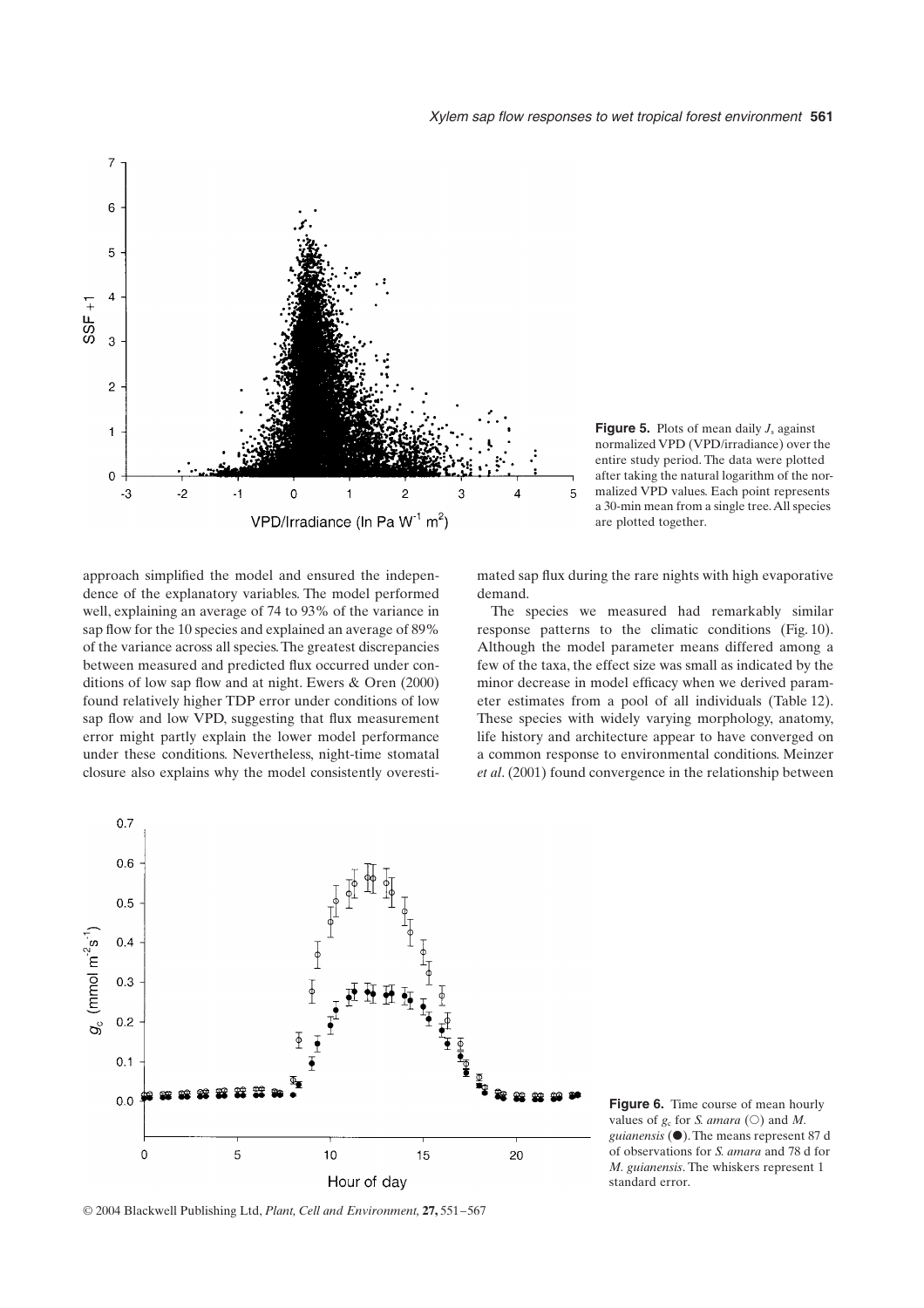

**Figure 7.** Time course of mean daily  $g_c$  of *S. amara* ( $\bigcirc$ ,  $n = 87$  d) and *M. guianensis* ( $\bullet$ , *n* = 78 d) plotted against matched mean daily values of irradiance and VPD. The  $R^2$  values for the regression lines for *S. amara* were 0.40 (VPD) and 0.58 (irradiance). The *R*<sup>2</sup> values for the regression lines for *M. guianensis* were 0.31 (VPD) and 0.45 (irradiance).

water transport and sapwood area in species with widely varying xylem morphology. They suggested that the relationship between sap flow and evaporative demand might show a similar universality among species. Our results support this view.

A further reason for the similarity among species responses may be that under some conditions, physiological responses are not the primary determinants of water loss from the canopy. In tropical moist forest in Panama, stomatal responses of trees in gaps were found to be largely uncoupled (*sensu* Jarvis & McNaughton 1986) from the whole tree transpiration because canopy conductance was often lower than stomatal conductance (Meinzer *et al*. 1995; Meinzer & Andrade 1997). The same uncoupling may have occurred in our study. Consequently, water loss from the canopy may have been strongly influenced by climatic conditions, resulting in similar responses. As we were unable to compare absolute values of sap flow among species due to our sampling limitations, we cannot say whether the volume of whole tree water use in this wet tropical forest was independent of species. We can say that climate affected sap fluxes similarly among these species. This could be an effect of measurement scale, not a lack of intrinsic differences in physiology (Andrade *et al*. 1998; Meinzer *et al*. 2001); nevertheless, the similar responses among species would simplify sampling efforts when estimating stand transpiration.

Elucidation of specific factors driving transpiration of individual trees is typically hampered by covariance and interaction among the environmental drivers. An alternative to our PCA approach is to use physiologically based functions to fit the data and analyse the responses of the residuals. When we fit a light response model, the model explained 70% of the variation in the sap flow data (data not shown), considerably less than the sigmoid EDI model. Analysis of the residuals of the light response model still



Figure 8. An example of the model fit; the plot shows concurrent observed (solid line) and predicted (dashed line) 30-min mean standardized sap flow in a single *B. elegans* tree over a period of 4 d in October 1998*.* The predicted sap flux values were generated using the 30-min EDI and the parameters for eqn (1) as reported in Table 8.

© 2004 Blackwell Publishing Ltd, *Plant, Cell and Environment,* **27,** 551–567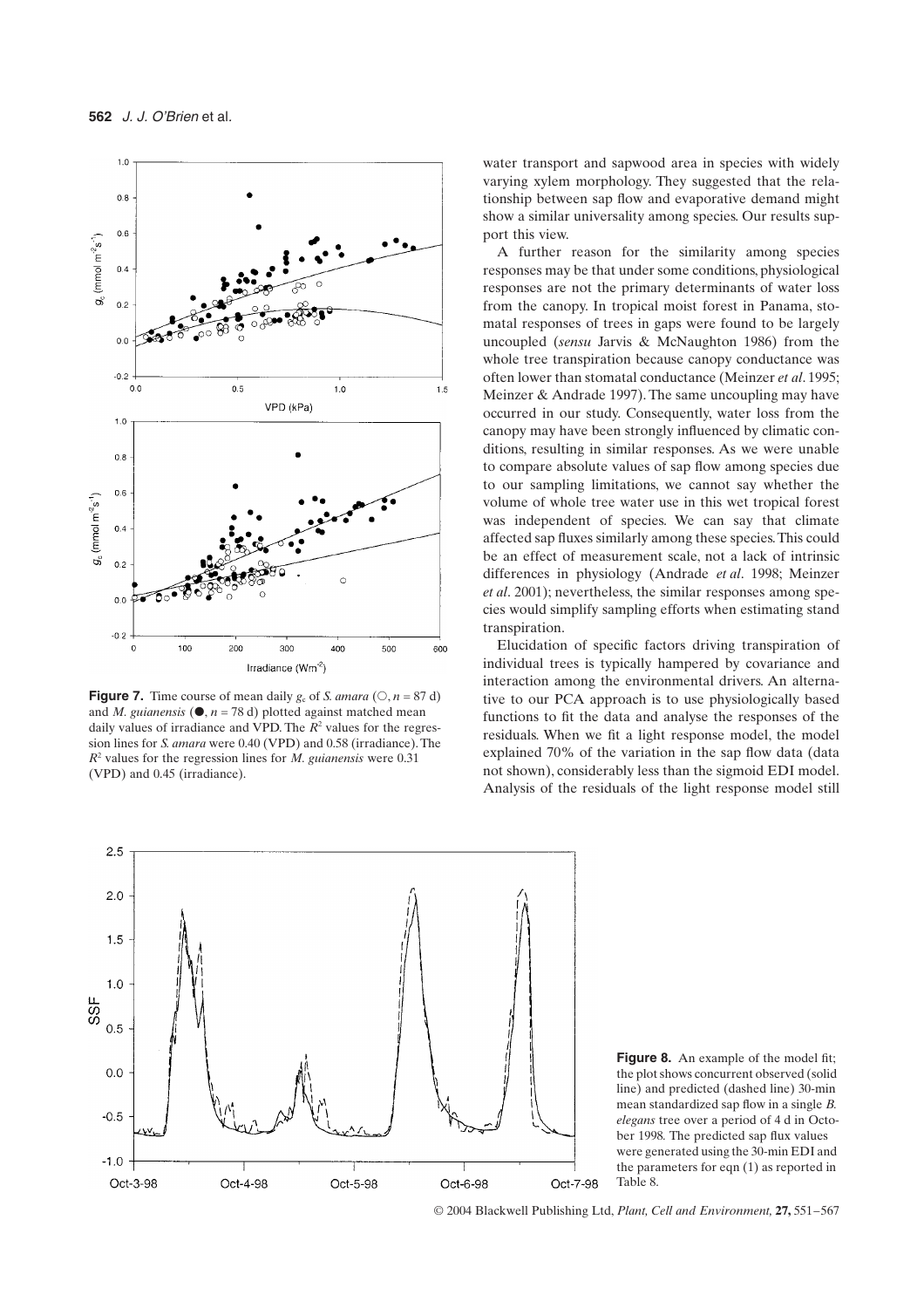

suffered from the covariance problem, which also prevented us from separating the importance of individual environmental variables of the EDI on sap flow. However, through our other analyses, we could infer some mechanisms driving the patterns we observed.  $J_s$  was positively correlated with higher irradiance, VPD, temperature, and wind speed, but negatively correlated to leaf wetness.

Although irradiance is known to have positive direct and indirect effects on stomatal conductance, many investigations of water use in trees have shown a decrease in transpiration driven by diminishing stomatal conductance as **Figure 9.** A plot of 44 d of standardized 30-min sap flow observations of a *Pentaclethra macroloba* tree taken in October 1999 and December 1999–January 2000. The solid line represents the predicted standardized sap flow predicted by eqn (1); the points are the observed 30-min means of standardized sap flow. The arrows indicate the approximate location of the maximum (filled arrow) and minimum (unfilled arrow) values of the function second derivative.

VPD increases (Monteith 1995; Whitehead 1998). Although we did not measure stomatal conductance, the shape of the  $J_s$  response to VPD when normalized by irradiance (see Meinzer *et al*. 1995) showed that *J*<sup>s</sup> initially increased then decreased (Fig. 5). This could indicate that a decline in stomatal conductance with higher evaporative demand occurred only after an initial threshold was reached. The positive correlation occurred only under conditions of very high irradiance or very low VPD, both of which are situations in which stomatal aperture might be expected to be greater. Meinzer *et al*. (1995) and Granier

**Table 8.** Mean values for the dependent variables tested in the MANCOVA

| Parameter        | <b>Species</b> |          |                |                |         |         |                |                |         |                |         |  |  |  |  |
|------------------|----------------|----------|----------------|----------------|---------|---------|----------------|----------------|---------|----------------|---------|--|--|--|--|
|                  | Be             | Ci       | Co             | Dp             | Ha      | Hm      | La             | Mg             | Pm      | Sa             | Overall |  |  |  |  |
| $\boldsymbol{n}$ | 4              | 5        | $\overline{4}$ | $\overline{4}$ | 4       | 4       | $\overline{4}$ | $\overline{4}$ | 8       | 4              | 47      |  |  |  |  |
| $y_{o}$          | $-1.03$        | $-0.62$  | $-0.55$        | $-0.74$        | $-0.88$ | $-0.91$ | $-0.97$        | $-0.58$        | $-0.73$ | $-0.64$        | $-0.76$ |  |  |  |  |
| $\boldsymbol{a}$ | 3.49           | 2.96     | 2.90           | 2.55           | 2.61    | 3.00    | 3.28           | 3.19           | 2.80    | 2.99           | 2.95    |  |  |  |  |
| $x_{\rm o}$      | 1.08           | 0.90     | 0.81           | 0.34           | 0.38    | 0.93    | 0.78           | 1.33           | 0.70    | 1.16           | 0.83    |  |  |  |  |
| b                | 0.77           | 0.37     | 0.28           | 0.31           | 0.37    | 0.55    | 0.54           | 0.41           | 0.40    | 0.45           | 0.44    |  |  |  |  |
| $\boldsymbol{c}$ | 0.02           | 0.01     | 0.03           | 0.04           | 0.01    | 0.01    | 0.06           | 0.00           | 0.02    | $-0.03$        | 0.02    |  |  |  |  |
| $R^2$            | 92.3           | 86.8     | 87.5           | 84.7           | 92.1    | 90.3    | 93.1           | 88.1           | 89.2    | 87.9           | 89.3    |  |  |  |  |
| Max              | 0.05           | 0.40     | 0.43           | $-0.07$        | $-0.12$ | 0.20    | 0.06           | 0.79           | 0.17    | 0.56           | 0.24    |  |  |  |  |
| Min              | 2.11           | 1.38     | 1.17           | 0.73           | 0.86    | 1.64    | 1.48           | 1.85           | 1.22    | 1.74           | 1.39    |  |  |  |  |
| Canopy area      | 110            | 71       | 50             | 200            | 93      | 162     | 202            | 105            | 104     | 97             | 116     |  |  |  |  |
| Liana cover      | 44             | $\Omega$ | $\theta$       | 19             | 3       | 16      | 14             | 63             | 10      | $\overline{0}$ | 15      |  |  |  |  |
| Height index     | 0.63           | $-0.37$  | $-0.17$        | 1.29           | $-0.22$ | 0.57    | 0.20           | 0.12           | 0.51    | 1.11           | 0.37    |  |  |  |  |

The species codes are the first letters of the genus and species. The symbols in the parameter column refer to those described in eqn (1). Max and Min refer to the EDI values taken at the points where the second derivative of the equation reached maximum and minimum values. The  $R<sup>2</sup>$  values are only a descriptor of model fit and are not used to make any inferences.

© 2004 Blackwell Publishing Ltd, *Plant, Cell and Environment,* **27,** 551–567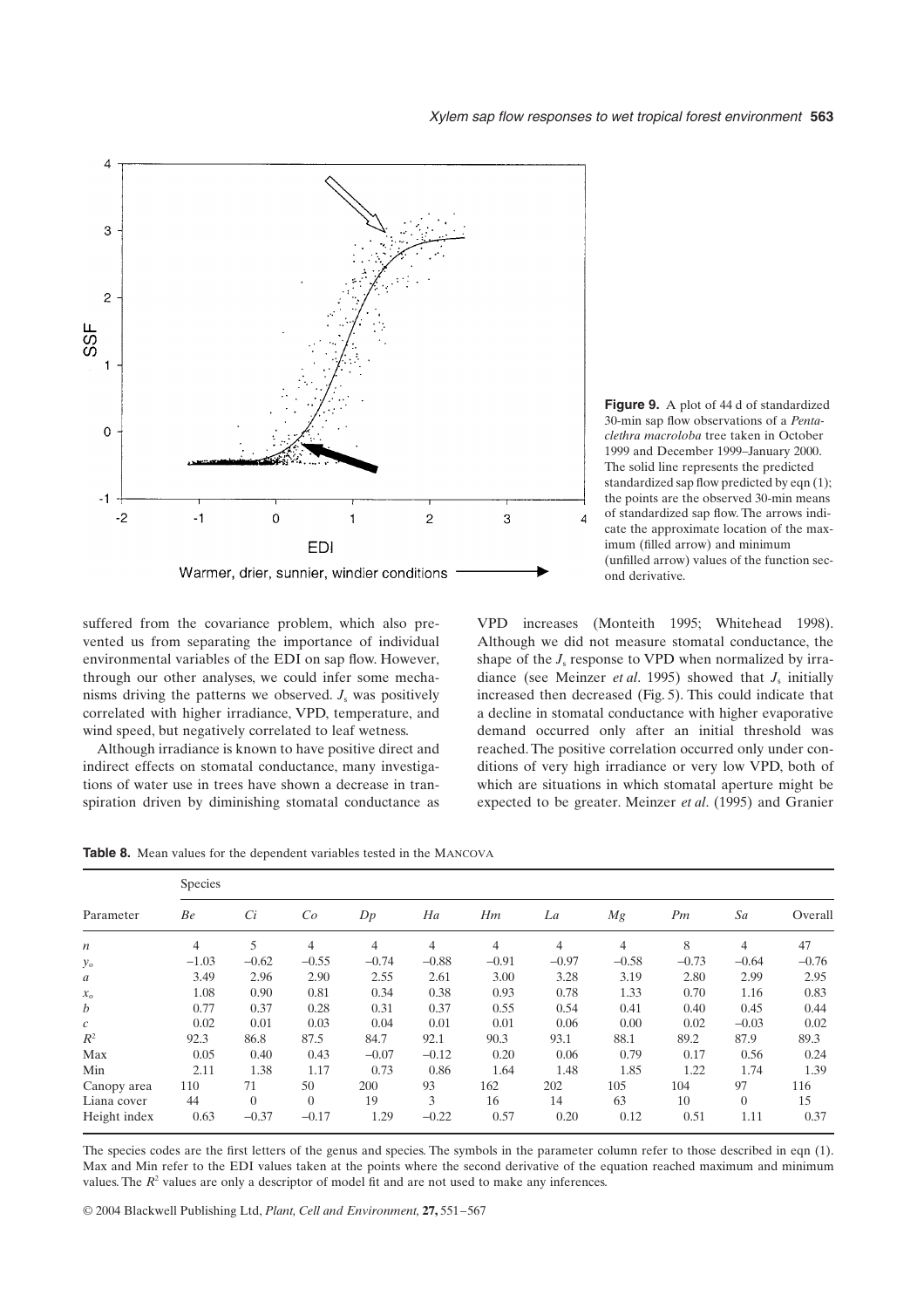| Effect        | Pillai's<br>trace | F     | <b>Hypothesis</b><br>d.f. | Error<br>d.f. | $P$ -value |
|---------------|-------------------|-------|---------------------------|---------------|------------|
| Crown area    | 0.243             | 1.005 | 8                         | 25            | 0.457      |
| Liana cover   | 0.438             | 2.439 | 8                         | 25            | 0.042      |
| Canopy height | 0.437             | 2.422 | 8                         | 25            | 0.043      |
| Species       | 2.292             | 1.428 | 72                        | 256           | 0.024      |

**Table 9.** The results of the analysis of the covariates and the species main effect on the model parameters

Since the MANCOVA was not significant for crown area, we did not include this variable as a covariate.

*et al*. (1992) showed the stomatal conductance of three species we studied (*S. amara*, *C. insignis* and *C. obtusifolia*) declined with increasing VPD. Although the majority of our observations would support their results, there did appear to be significant intervals in which VPD did not decrease stomatal aperture if this was the major factor driving transpiration during the initial increase in sap flow seen in Fig. 5. Furthermore, Meinzer *et al*. (1995) showed that in one species, transpiration decreased at high VPD. We never observed this in any of our data, although eddy covariance measurements from La Selva over approximately the same period as our study indicated a slight negative effect of high VPD on ecosystem carbon uptake (Loescher *et al*. 2003). In more seasonal Amazonian forests, VPD has been identified as an important limit on canopy carbon uptake (Grace *et al*. 1995; Mahli *et al*. 1998), but the effect might be more subtle at La Selva due to the extremely wet conditions.

Our results also showed that the study trees at La Selva were probably not limited by soil water because *J*<sup>s</sup> did not

| <b>Table 12.</b> The variance explained by the sap flow model (eqn 1) |
|-----------------------------------------------------------------------|
| with the parameters estimated from different levels of sample         |
| pooling                                                               |

| Species     | Mean (standard error)<br>$R^2$ of models using<br>individual tree data | $R^2$ of models<br>using data<br>pooled within<br>species | $R^2$ of<br>model<br>using<br>all data |
|-------------|------------------------------------------------------------------------|-----------------------------------------------------------|----------------------------------------|
| <b>Be</b>   | 92.33 (0.78)                                                           | 90.10                                                     |                                        |
| Сi          | 86.77 (2.35)                                                           | 86.16                                                     |                                        |
| Co          | 87.50 (3.51)                                                           | 87.74                                                     |                                        |
| Dp          | 84.71 (3.52)                                                           | 80.66                                                     |                                        |
| Ha          | 92.54 (0.67)                                                           | 89.26                                                     |                                        |
| Hm          | 90.32 (2.37)                                                           | 89.63                                                     |                                        |
| La          | 93.11 (0.41)                                                           | 85.14                                                     |                                        |
| Mg          | 88.13 (2.41)                                                           | 82.28                                                     |                                        |
| Pm          | 89.20 (1.41)                                                           | 88.02                                                     |                                        |
| Sa          | 87.93 (1.16)                                                           | 85.07                                                     |                                        |
| Mean across |                                                                        |                                                           |                                        |
| species     | 89.25                                                                  | 86.12                                                     | 83.82                                  |

The first column gives the species name codes. The values in the second column were derived by averaging the  $R^2$  of models on data from individual trees.  $R^2$  values in the third column were derived from data pooled within each species, and the single  $R^2$  value in the fourth column was estimated from the entire set of observations.

| Source         | Dependent<br>variable | Sum of squares<br>error | d.f. | Mean square<br>error | F     | $P$ -value |
|----------------|-----------------------|-------------------------|------|----------------------|-------|------------|
| Liana cover    | $x_{\rm o}$           | 0.764                   |      | 0.764                | 8.750 | 0.006      |
|                | Min                   | 0.841                   |      | 0.841                | 8.389 | 0.007      |
|                | Min                   | 0.632                   |      | 0.632                | 5.419 | 0.026      |
| Canopy height  | a                     | 0.937                   | 1    | 0.937                | 7.118 | 0.012      |
| <b>Species</b> | $y_{\rm o}$           | 0.895                   | 9    | 0.099                | 2.924 | 0.012      |
|                | a                     | 2.824                   | 9    | 0.314                | 2.385 | 0.034      |
|                | $x_{\rm o}$           | 2.681                   | 9    | 0.298                | 3.410 | 0.005      |
|                | h                     | 0.668                   | 9    | 0.074                | 6.396 | 0.000      |
|                | Max                   | 2.559                   | 9    | 0.284                | 2.836 | 0.014      |
|                | Min                   | 5.231                   | 9    | 0.581                | 4.979 | 0.000      |

Table 10. Univariate ANCOVA results: only dependent variables with significant *F*-tests (*P* < 0.05) are shown

The symbols in the dependent variable column represent the parameters from eqn (1) and the EDI values at the maximum and minimum of the function second derivative.

**Table 11.** Results of the *post hoc* pair-wise Bonferroni *t*-tests among corrected means

| Dependent variable    | Results of pair-wise comparisons       |                                           |                                      |                                           |                                        |                                                      |                                      |                                     |                                            |                            |
|-----------------------|----------------------------------------|-------------------------------------------|--------------------------------------|-------------------------------------------|----------------------------------------|------------------------------------------------------|--------------------------------------|-------------------------------------|--------------------------------------------|----------------------------|
| a<br>$x_{\rm o}$<br>b | $Ha^a$<br>$Dp^{\rm a}$<br>$Dp^{\rm a}$ | $Dp^{ab}$<br>$Ha^{ab}$<br>Co <sup>a</sup> | $Ci^{\rm ab}$<br>$La^{ab}$<br>$Ha^a$ | $Pm^{ab}$<br>$Pm^{ab}$<br>Ci <sup>a</sup> | $Co^{ab}$<br>$Be^{ab}$<br>$Pm^{\rm a}$ | Hm <sup>ab</sup><br>Hm <sup>ab</sup><br>$Mg^{\rm a}$ | $Mg^{\rm ab}$<br>$Co^{ab}$<br>$Sa^a$ | $La^{ab}$<br>$Mg^{ab}$<br>$La^{ab}$ | $Sa^{ab}$<br>$Ci^{ab}$<br>Hm <sup>ab</sup> | $Be^b$<br>$Sa^b$<br>$Be^b$ |
| Min                   | $Dp^a$                                 | $Ha^{ab}$                                 | $Pm^{\rm ab}$                        | $Co^{ab}$                                 | $La^{ab}$                              | $Ci^{ab}$                                            | $Mg^{ab}$                            | Hm <sup>b</sup>                     | $Sa^b$                                     | $Be^b$                     |

We only compared the dependent variables with significant mean differences. Species with the same letters in superscript did not differ  $(P > 0.05)$ .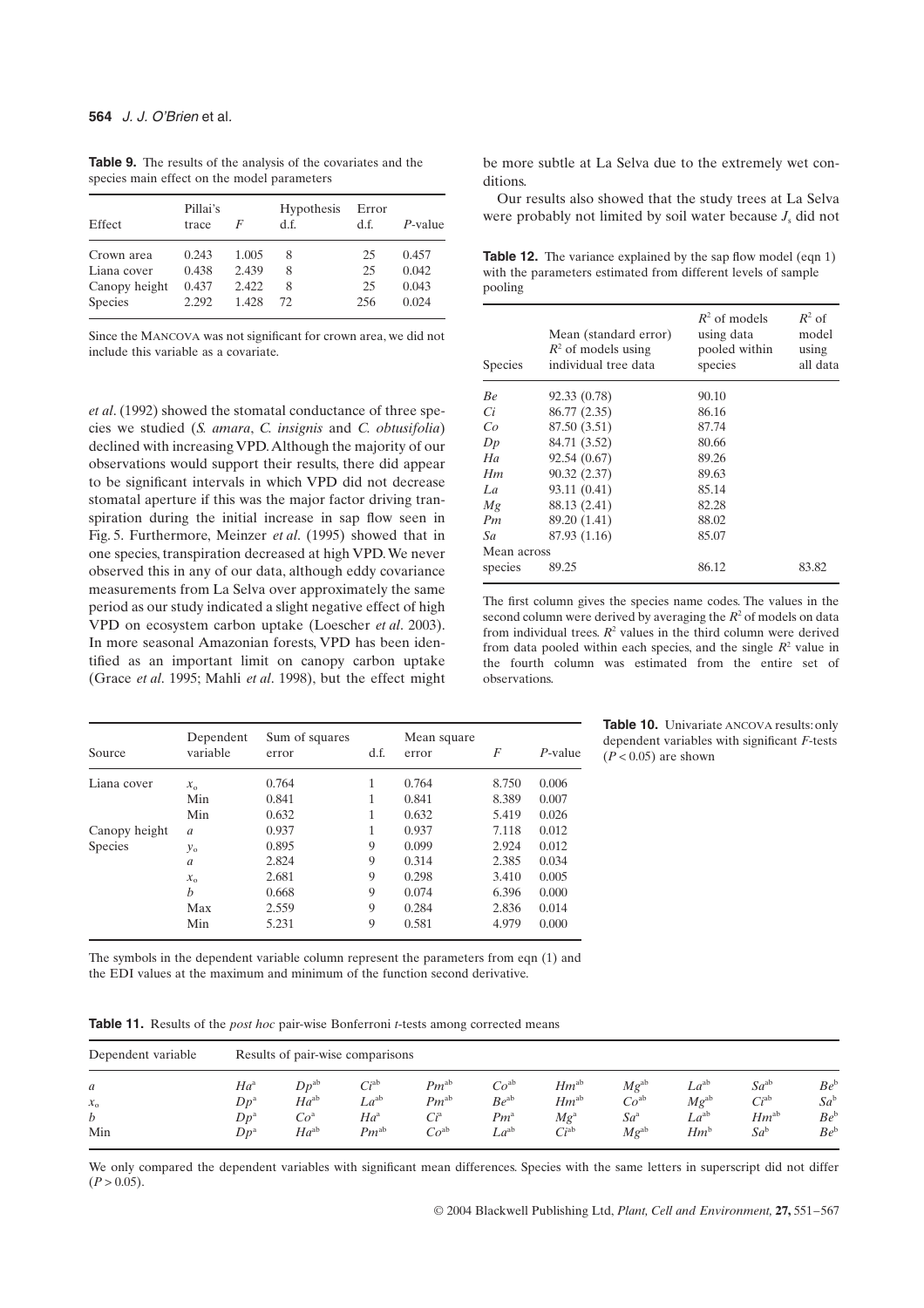

**Figure 10.** Standardized sap flow (SSF, *Y* axis) plotted against EDI for each of the 10 species. The solid line represents the predicted sap flow of the model calculated from parameters estimated from all individuals pooled within a species. The points are the observed mean 30-min averages of sap flux for all individuals within a species. The letters in the lower right corner of each plot refer to the first letters of the tree genus and species.

respond to changes in soil moisture and never decreased under conditions of high evaporative demand. Granier, Lousteau & Bréda (2000) found a similar response in a study of tree canopy conductance in several different forest types with plentiful soil moisture. However, based on eddy covariance data from Cuieiras, Brazil, Mahli *et al*. (1998) suggested that gross primary productivity in more seasonal forests was probably limited by soil moisture. Using sensitivity analysis, Williams *et al*. (1998) identified soil moisture and soil/root hydraulic resistance as two of the primary climatic controls on evapotranspiration for the same site in Brazil.

Liana cover varied among the study trees and across species. Liana presence in a tree crown and the tree's crown position relative to the canopy neighbourhood had a significant effect on sap flow responses. Heavy liana cover in the crown delayed the tree sap flow response to conditions of higher evaporative demand, probably through shading by liana leaves. This shading might also explain the negative impact on growth by lianas shown by Clark & Clark (1990) in several of the taxa we report on here. Trees with emergent crowns reached maximum sap flow under conditions of lower evaporative demand than trees embedded in the canopy. Even though we intended to minimize the variance in crown characteristics through our sampling strategy, tree canopy idiosyncrasies were still an important source of variation in the model parameter estimates. These characteristics would probably become more important as these trees matured, since several species (all the emergent species) we measured had not achieved their full stature.

Many authors have reported lags between sap flow measured at the base of trees and transpiration in the crown (e.g. Landsberg, Blanchard & Warrit 1976; Granier & Lousteau 1994; Goldstein *et al*. 1998; Phillips *et al*. 1999; but see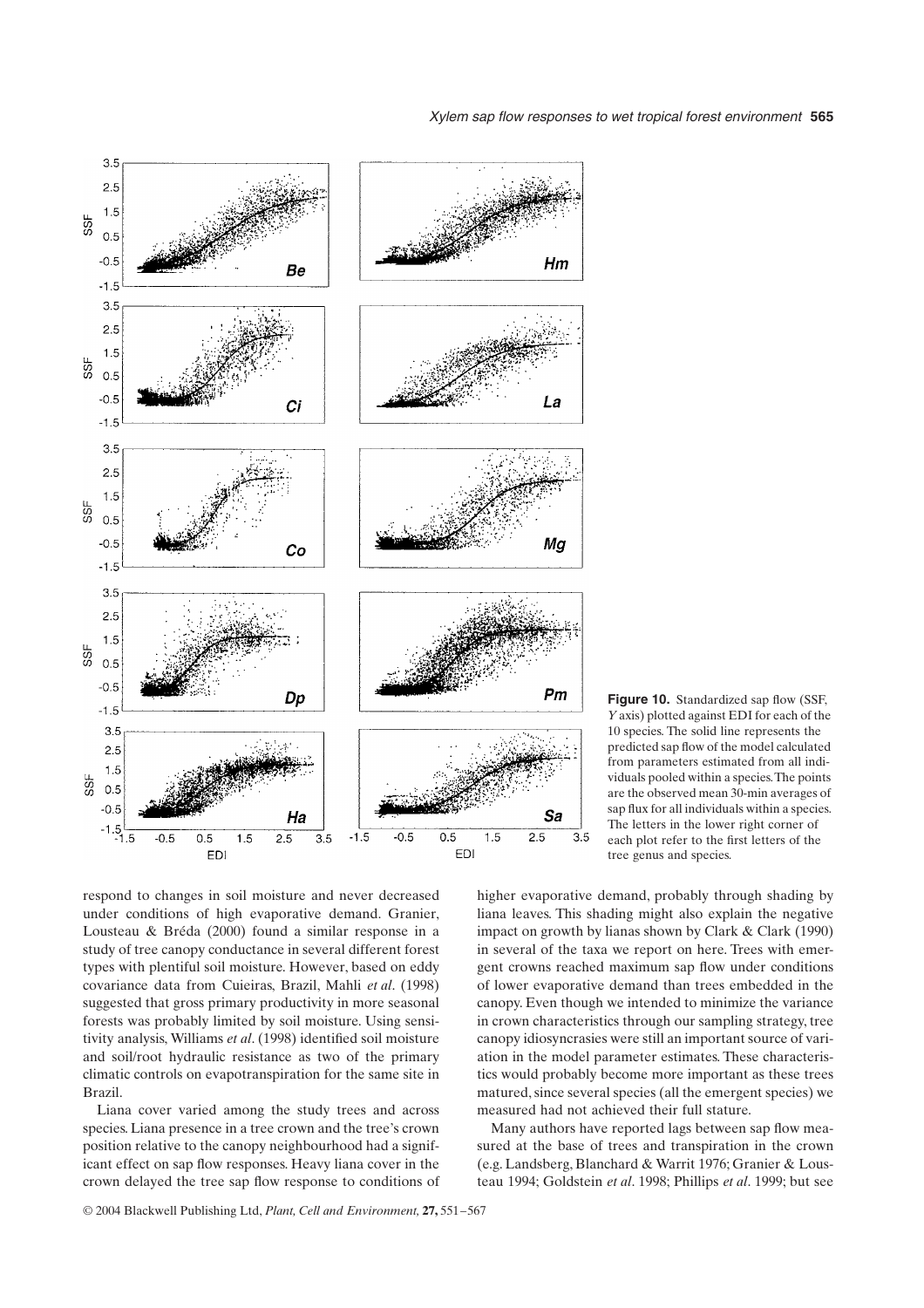Ewers & Oren 2000). The morning lag in  $J_s$  in response to light that we observed might be explained by water capacitance in the stem, a slow stomatal response to light, boundary layer dynamics, or diffusion limited by wet leaves. Leaf wetness appeared to be important in explaining the morning lag in *J<sub>s</sub>* response to irradiance. The diurnal pattern of leaf wetness shows rapid drying of wet leaves occurring over the same period that we observed the lag in  $J_s$  response to light. The afternoon lag in VPD response seen as hysteresis in Fig. 4b could be driven by stomatal closure either in response to higher VPD, decreasing light levels, or internal cycles. An example of the latter is the clockwork closure of leaflets (and stomata) of *P. macroloba* in the afternoon whereas irradiances are still relatively high (Oberbauer, Strain & Riechers 1987). Interestingly, the combination of morning lags in response to light and afternoon lags in response to VPD resulted in much smaller overall hysteresis when *SSF* was plotted against EDI (Fig. 4c).

Climate change scenarios suggest that rainfall and soil moisture levels will decline and seasonality will increase in many areas of the Neotropics, although in some areas, such as Central America, rainfall is predicted to increase (Hulme & Viner 1998). If changing climate dried the soil to the point where water became limited, the upper asymptote in sap flow rates shown by our model might disappear. Soil water limitations would then cause a decrease in transpiration under conditions of high evaporative demand. If conditions became wetter, wet leaves and lower light levels might lower sap flow rates. Morphological and architectural differences among the species might interact differently under these conditions. While we cannot examine these scenarios easily, the common sap flow response at the scale we measured (whole tree) did not vary greatly under current conditions. External factors such as liana cover and crown position had more impact on tree water use than species-specific characteristics. Our model of sap flux response to the evaporative demand index proved more effective than individual environmental variables for predicting short-term tree water use across species, but when integrating measurements over an entire day, VPD explains nearly as much variation as the composite index. This is probably because lags and hysteresis among the environmental variables become less important when averaged over a day. Nevertheless, our approach offers a simple way to examine how weather influences short-term tree water use responses, to compare these responses among species, and to project sap flux rates through time. The similarity among sap flux responses of the study trees suggests that variation in climate will affect whole-tree photosynthesis of the study species similarly, a finding compatible with the synchronous growth responses of many of these species to climate variation (Clark & Clark 1994; Clark *et al*. 2003). Clark & Clark (1994) showed species growth responses appeared similar but the magnitude of the growth rates varied among the species. Understanding the variability in water use efficiency and carbon allocation among these species would explain their different growth rates and help predict how these forests might respond to climate change.

## **ACKNOWLEDGMENTS**

This paper represents contribution number 72 to the programme in tropical biology at Florida International University. This work was funded jointly by the National Science Foundation (DEB-9629245), the US Department of Energy (IBN-9652699), and Florida International University Tropical Biology Program. We thank Henry Loescher for providing part of the weather data. We thank Jason Drake and Matthew Clark for the LIDAR and GIS data. Sylvia Englund and Maureen Donnelly, and two anonymous reviewers provided valuable editorial comments. We would like to thank the Organization for Tropical Studies for logistical support.

#### **REFERENCES**

- Andrade J.L., Meinzer F.C., Goldstein G., Holbrook N.M., Cavelier J., Jackson P. & Silvera K. (1998) Regulation of water flux through trunks, branches, and leaves in trees of a lowland tropical forest. *Oecologia* **115,** 463–461.
- Campbell G.S. & Norman J.M. (1998) *An Introduction to Environmental Biophysics*. Springer-Verlag, New York, USA.
- Clark D.A. & Clark D.B. (1992) Life history diversity of canopy and emergent trees in a neotropical rain forest. *Ecological Monographs* **62,** 315–344.
- Clark D.A. & Clark D.B. (1994) Climate-induced annual variation in canopy tree growth in a Costa Rican tropical rain forest. *Journal of Ecology* **82,** 865–872.
- Clark D.A. & Clark D.B. (1999) Assessing the growth of tropical rain forest trees: issues for forest modeling and management. *Ecological Applications* **9,** 981–997.
- Clark D.A., Piper S.C., Keeling C.D. & Clark D.B. (2003) Tropical rain forest tree growth and atmospheric carbon dynamics linked to interannual temperature variation during 1984–2000. *Proceedings of the National Academy of Sciences of the USA* **100,** 5852–5857.
- Clark D.B. & Clark D.A. (1990) Distribution and effects on tree growth of lianas and hemiepiphytes in a Costa Rican tropical wet forest. *Journal of Tropical Ecology* **6,** 321–331.
- Clearwater M.J., Meinzer F.C., Andrade J.L., Goldstein G. & Holbrook N.M. (1999) Potential errors in measurement of nonuniform sap flow using heat dissipation probes. *Tree Physiology* **19,** 681–687.
- Drake J.B., Dubayah R.O., Clark D.B., Knox R.G., Blair J.B., Hofton M.A., Chazdon R.L., Weishampel J.F. & Prince S.D. (2002) Estimation of tropical forest structural characteristics using large-footprint lidar. *Remote Sensing of Environment* **79,** 305–319.
- Ewers B.E. & Oren R. (2000) Analysis of assumptions and errors in the calculation of stomatal conductance from sap flow measurements. *Tree Physiology* **20,** 579–589.
- Fetcher N., Oberbauer S.F. & Chazdon R.L. (1994) Physiological ecology of trees, shrubs, and herbs at La Selva. In: *La Selva: Ecology and Natural History of a Neotropical Rainforest* (eds L.A. McDade, K.S. Bawa, H.A. Hespenheide & G.S. Hartshorn), pp. 128–141. University of Chicago Press, Chicago, IL, USA.
- Frankie G.W., Baker H.G. & Opler P.A. (1974) Comparative phenological studies of trees in tropical wet and dry forests in the lowlands of Costa Rica. *Journal of Ecology* **62,** 881– 919.
- Goldstein G., Andrade J.L., Meinzer F.C., Holbrook N.M., Cavelier J., Jackson P. & Celis A. (1998) Stem water storage and